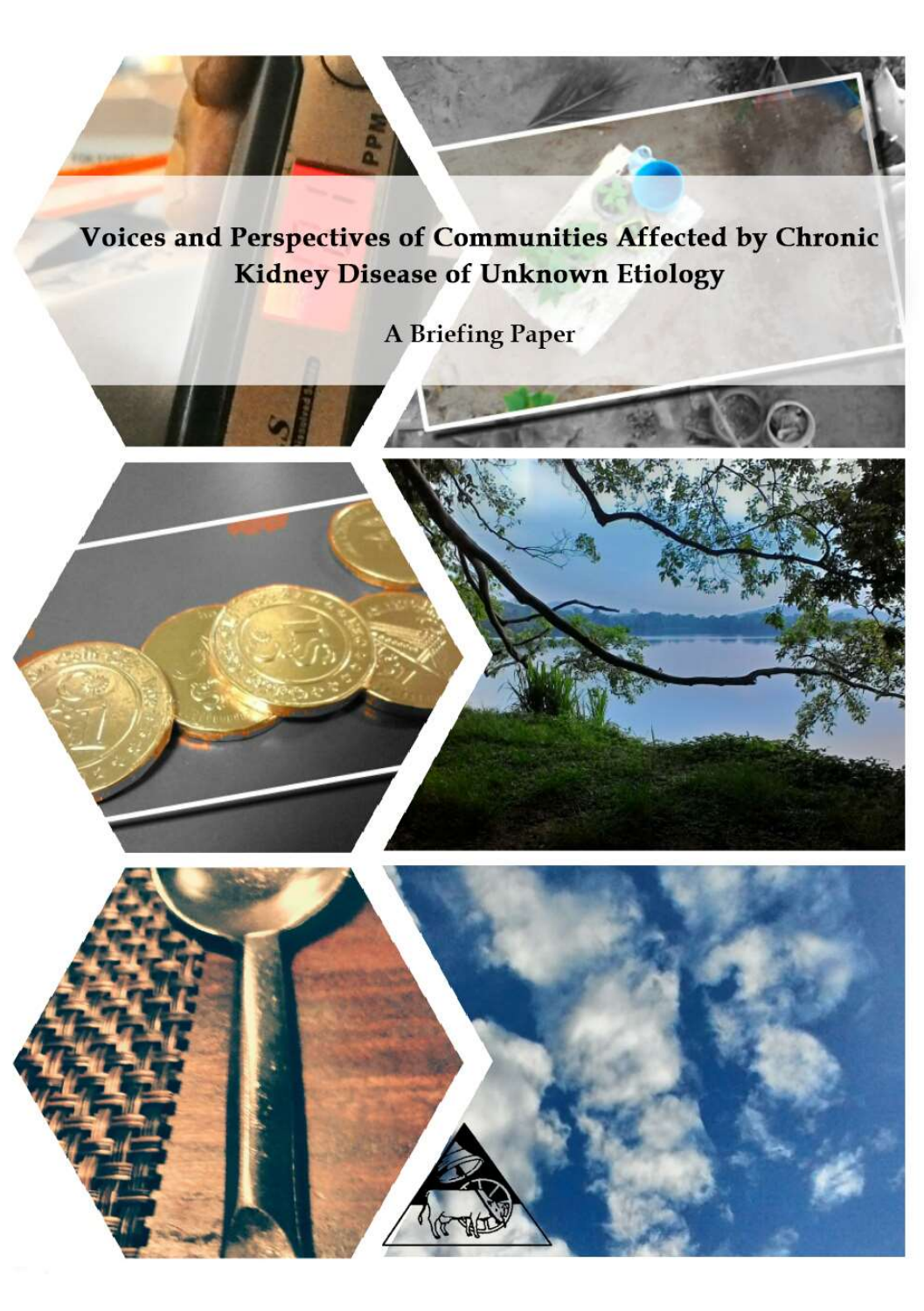# **Voices and Perspectives of Communities Affected by Chronic Kidney Disease of Unknown Etiology**

*A Briefing Paper*

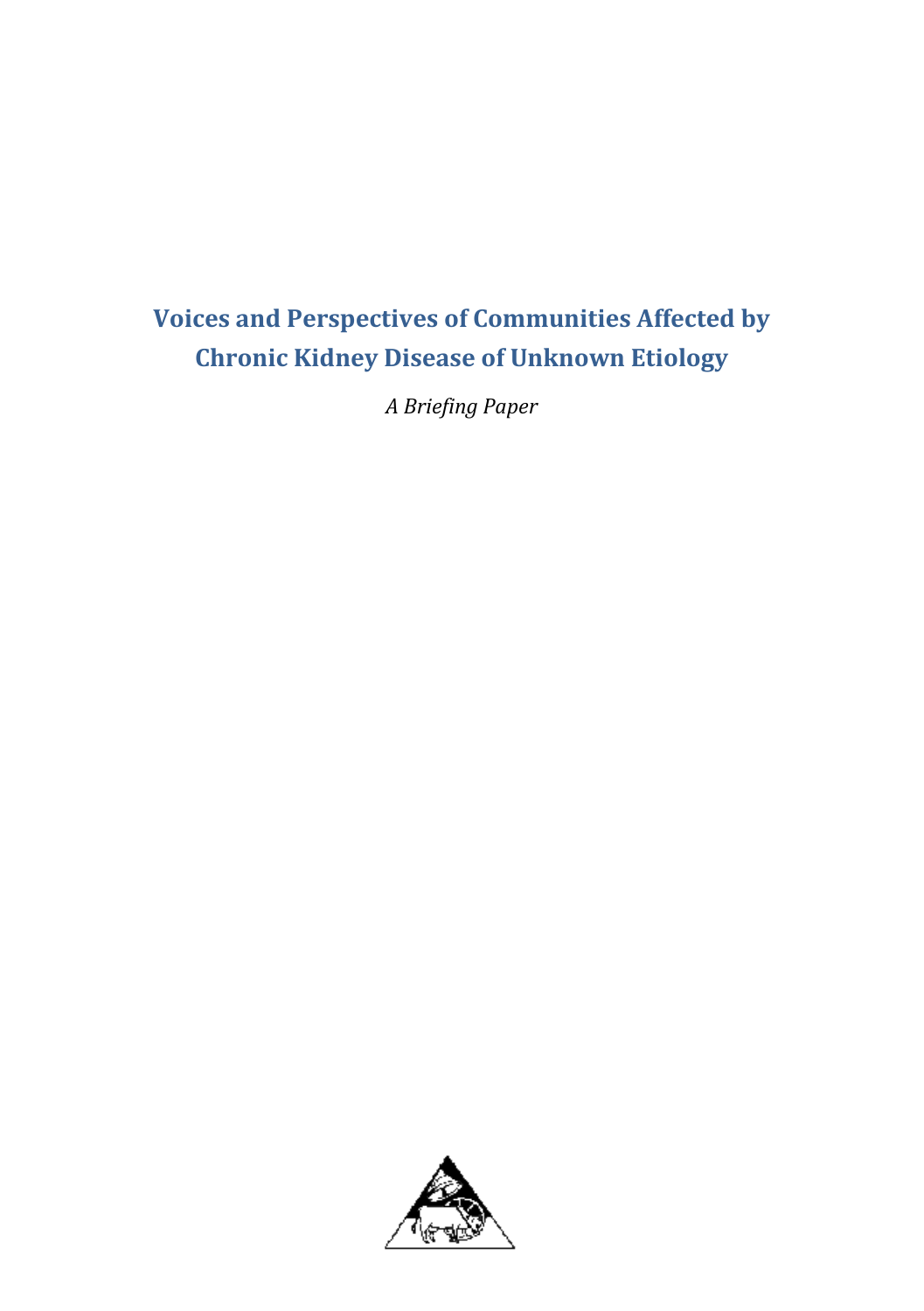© Law & Society Trust, 2017

ISBN 978-955-1302-71-9

Cover Design by Anushka Kahandagama

## **Published by:**

Law & Society Trust, No. 3, Kynsey Terrace, Colombo 08, Sri Lanka.

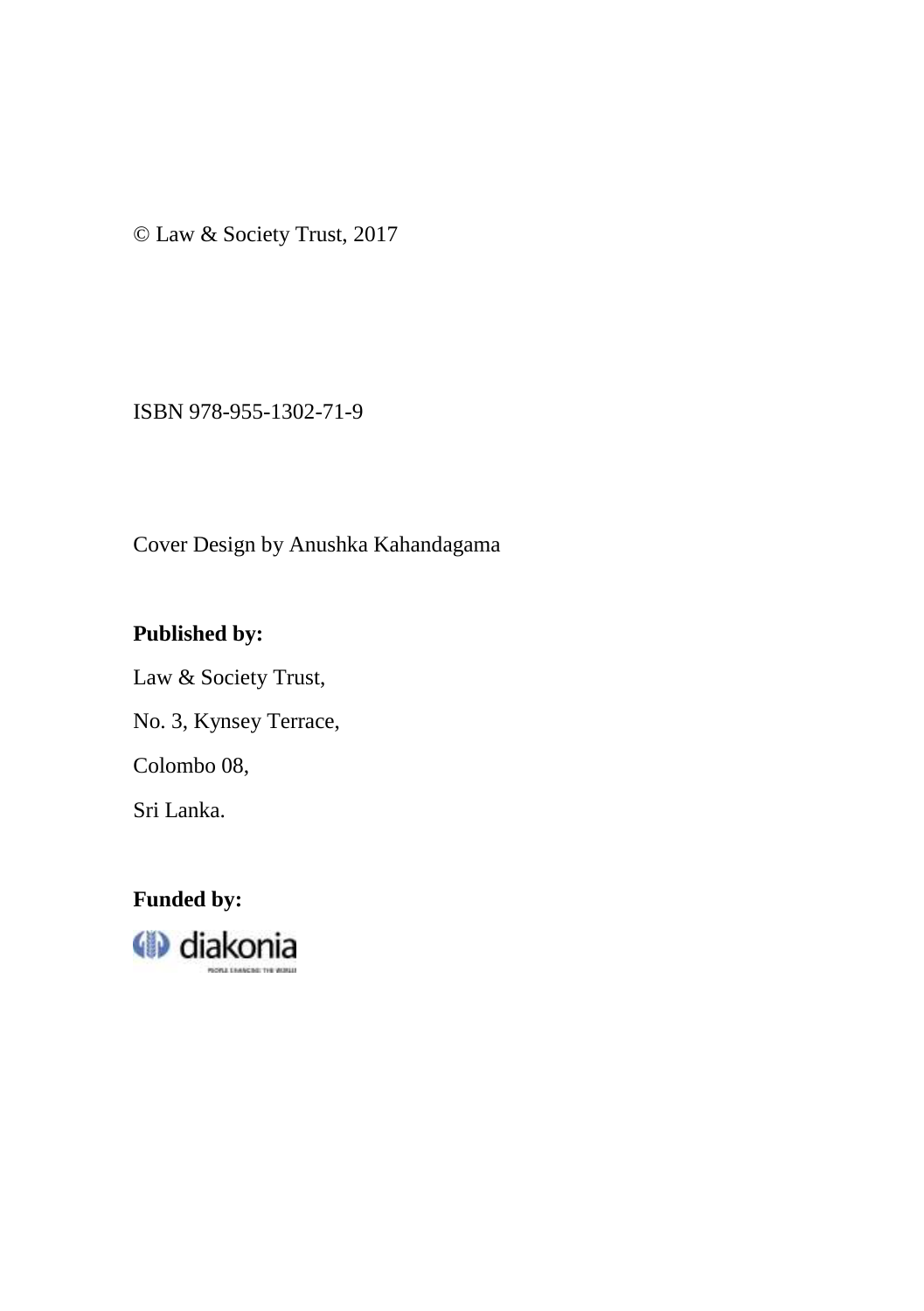# **Acknowledgments**

The Law & Society Trust (LST) is grateful to individuals and communities from the affected areas who spoke to us. We are also thankful to state officials, medical practitioners, and independent experts who agreed to be interviewed for their valuable thoughts and time.

Anushka Kahandagama, Naveen Maha Arachchige and Nusrath Perveen from LST visited the affected areas and conducted interviews

This report was written by Anushka Kahandagama with editorial support from Dinushika Dissanayake and Vijay K. Nagaraj.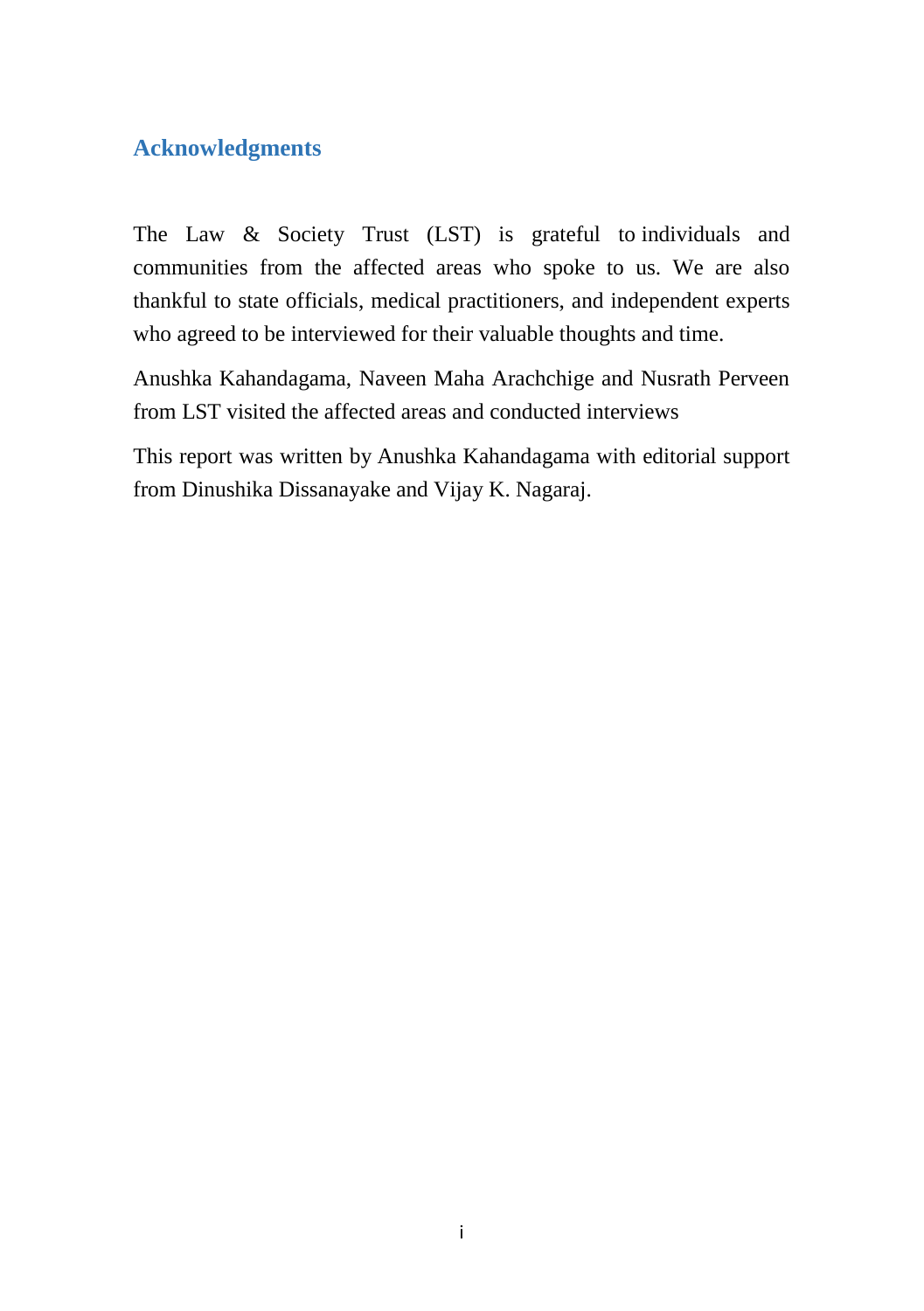## **Introduction**

Chronic Kidney Disease of Unknown Etiology (CKDu) is concentrated in the North Central Province of the country but its prevalence is now recorded in many others parts of the country. According to a Presidential Task Force focused on CKDu, 60 Divisional Secretariat areas across 10 districts are considered affected, some severely and as of December 2014, there were 40,680 patients officially registered as having been affected by  $CKDu.<sup>1</sup>$ 

In the course of our engagement with supporting the land and economic rights of poor rural agricultural communities, the experiences and perceptions of CKDu-affected communities regarding its effects and causes and the efficacy of or gaps in state response was underlined as important to document further. It is in this context that the Law and Society Trust (LST) is issuing this Briefing Paper.

This Paper documents experiences of some affected communities from the districts of Badulla, Mahiyanganaya and Monaragala. It draws on a field mission to affected communities and interviews with patients and family members, other members and leaders of local communities, health practitioners, researchers and scientists, and others. In addition to those engaged in paddy cultivation, the communities visited by LST included those engaged in horticulture and sugarcane cultivation.

## **Causes of the Disease**

 $\overline{\phantom{a}}$ 

A number of different factors have been identified as being amongst the causes of the disease. Contamination of water by agro-chemicals is one that is most widely acknowledged as a prime culprit. However not all experts agree with this, according to Prof. Dissanayake from the

<sup>1</sup> Presidential Task Force on Chronick Kidney Desease Prevention. See [<http://www.presidentialtaskforce.gov.lk/en/kidney.html#>](http://www.presidentialtaskforce.gov.lk/en/kidney.html). accessed on 16th Nove.2016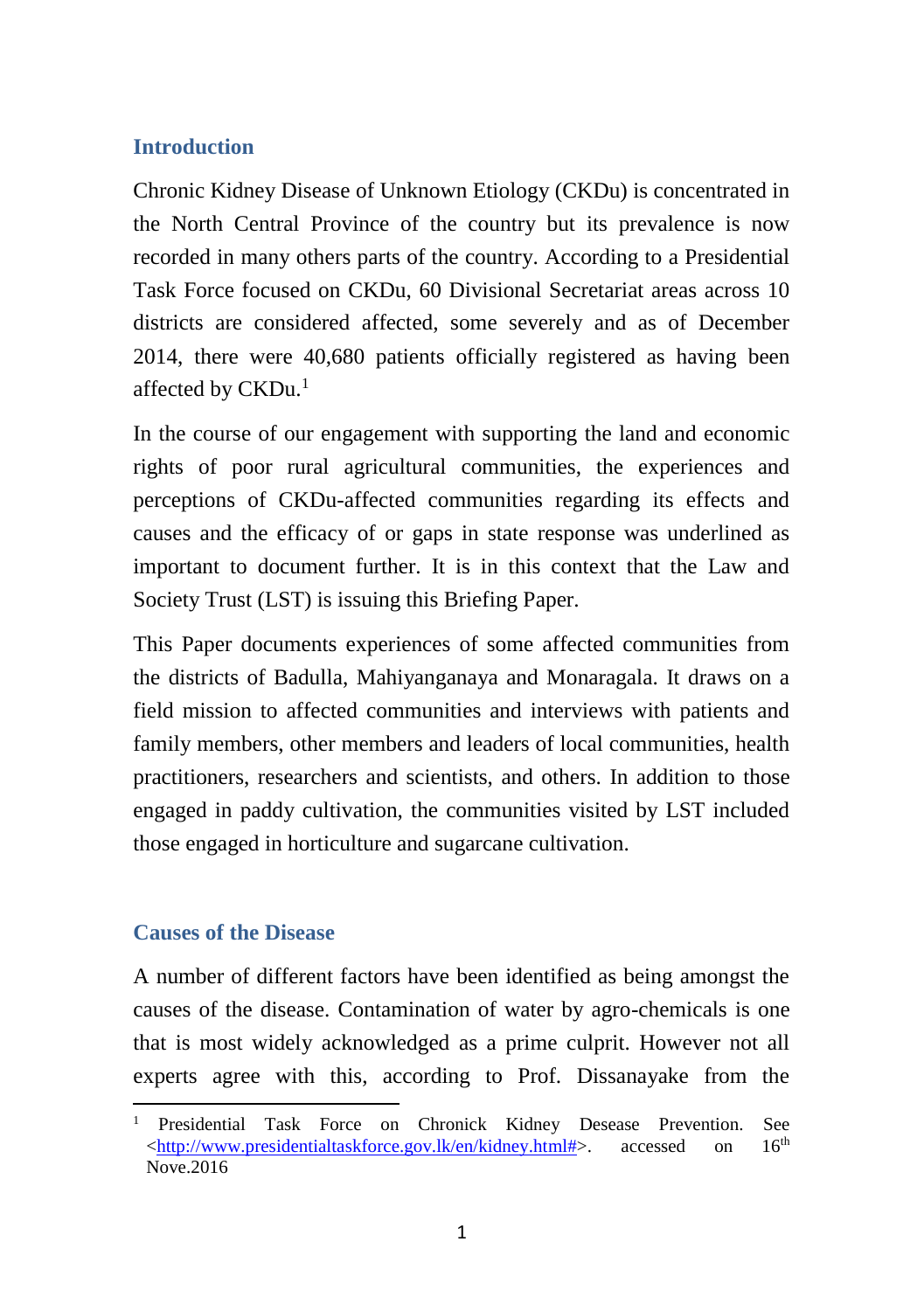University of Peradeniya,<sup>2</sup> toxin-releasing algae in water tanks<sup>3</sup>, widespread in affected areas, is a likely cause.

Habitual alcohol consumption, food habits and prolonged exposure to heat are also identified as factors that enhance vulnerability to the disease.<sup>4</sup>

According to a health practitioner in Girandurakotte in Mahiyanganaya:

*'People's first priority is paddy cultivation. During the harvest season farmers do not get any time to relax but work day and night for two weeks. In this period farmers do not consume proper meals or water but work under the sun for a long time. They sweat a lot and urine output is low. Farmers who work in the paddy fields in the hot sun do not have a can of water around their necks (Health Practitioner from Girandurakotte)* 

According to Dr. Gamini Hitinayake<sup>5</sup> from Peradeniya's Faculty of Agriculture, another important factor precipitating CKDu is the nature of the soil. Microbes and natural nutrients of the soil have been destroyed due to large-scale indiscriminate use of agro-chemicals especially fertilizers. As a result, the soil in many area has not only lost its capacity to 'purify' water by absorbing certain harmful elements but is itself contaminated by chemicals. High groundwater fluoride content<sup>6</sup>, leaching of heavy metals such as cadmium, arsenic from chemical fertilizers into

<sup>&</sup>lt;sup>2</sup> Interview with Prof. Dhammika Menike Dissanayake, on  $2<sup>nd</sup>$  May 2016

<sup>3</sup> *Wewa*

<sup>&</sup>lt;sup>4</sup> Interview with Prof. Dhammika Menike Dissanayake, on 2<sup>nd</sup> May 2016

<sup>5</sup> University of Peradeniya

<sup>6</sup>Chandrajith R, Nanayakkara S, Itai K, Aturaliya TN, Dissanayake CB, Abeysekera T. Chronic kidney diseases of uncertain etiology (CKDue) in Sri Lanka: geographic distribution and environmental implications. Environ Geochem Health 2010; Sep 18.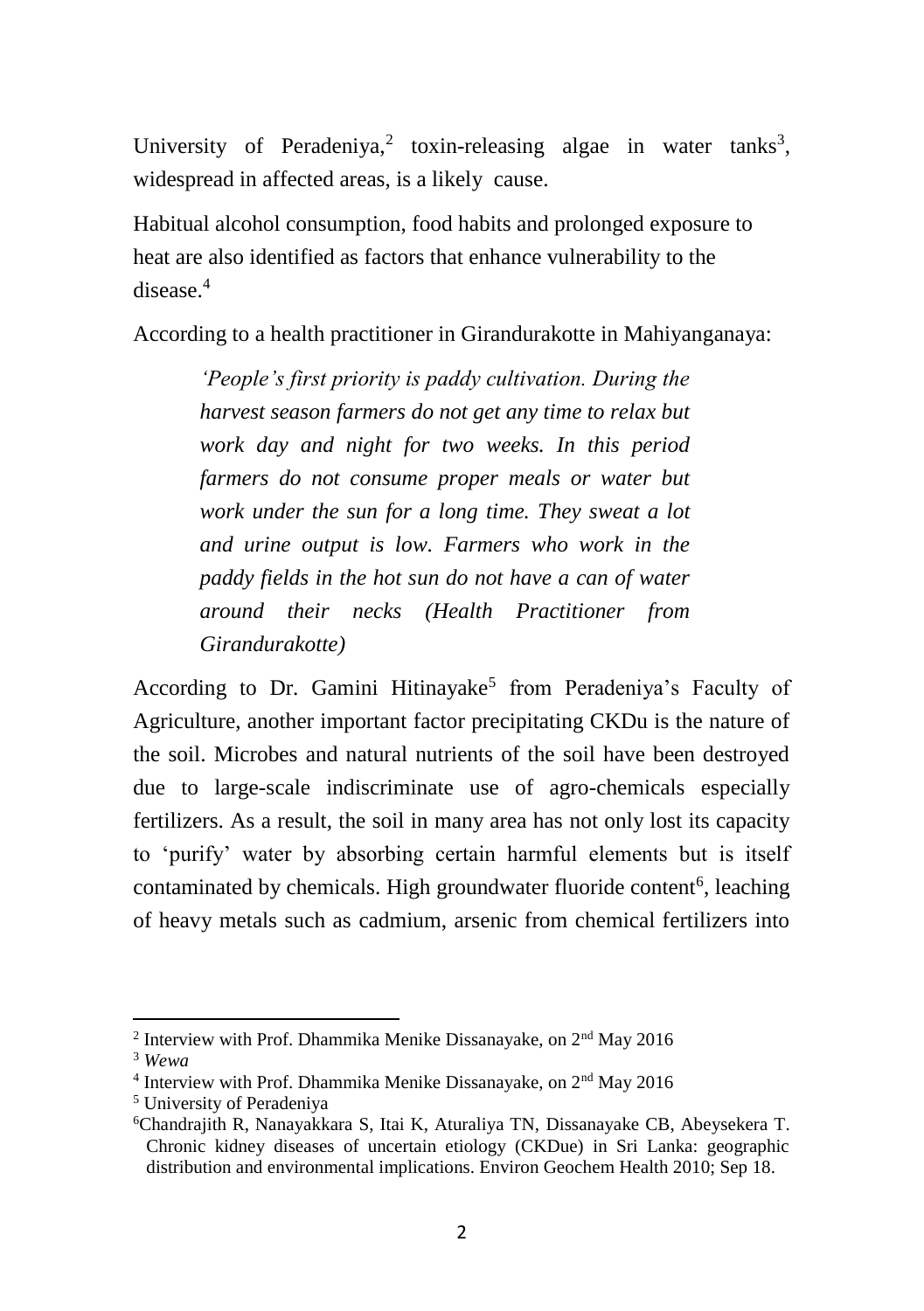water sources<sup>7</sup> are also recognized as important contributing factors to the disease. As the health practitioner from Girandurakotte, cited above, said:

## *'Either you drink the water or not, either way you will die'*

According to the Presidential Task Force on Chronic Kidney Disease Prevention, "the disease is attributed to several causative factors including high use of agrochemicals, hard water which include high levels of Calcium and Fluoride, dehydration due to inadequate drinking of water and heat, and presence or absence of certain chemical compounds (eg. high levels of Arsenic and Cadmium, low levels of Selenium)." <sup>8</sup> Interviews with affected individuals and communities as well as others in the CKDu prone areas covered by this Briefing Paper underline that agro-chemicals is the most widely perceived as the most implicated of all possible causes.

Like many other countries, Sri Lanka's path to development has often been insensitive to environmental impacts and their human costs. The Mahaweli project was initiated decades ago with the twin objectives of power generation and irrigated agriculture (Muller and Hettige 1995). After years of implementation, including an intense phase of acceleration when feasibility researches were also not undertaken, the Mahaweli project has started showing its negative impact in many aspects.

*Ninety five per cent of the first generation of Mahaweli settlers have been killed due to the disease [CKDu]. Earlier these were forest areas. Due to the accelerated Mahaweli project the forests were destroyed and* 

<sup>7</sup>Bandara RS, Senevirathna DMAN, Dasanayake DMRSB. Chronic Renal Failure among farm families in cascade irrigation system in Sri Lanka associated with elevated dietary cadmium levels in rice and freshwater fish (Tilapia). Environmental Geochemistry and Health 2008; 3:465- 478.

<sup>8</sup>Presidential Task Force on Chronick Kidney Desease Prevention. See [<http://www.presidentialtaskforce.gov.lk/en/kidney.html#>](http://www.presidentialtaskforce.gov.lk/en/kidney.html). accessed on 16th Nove.2016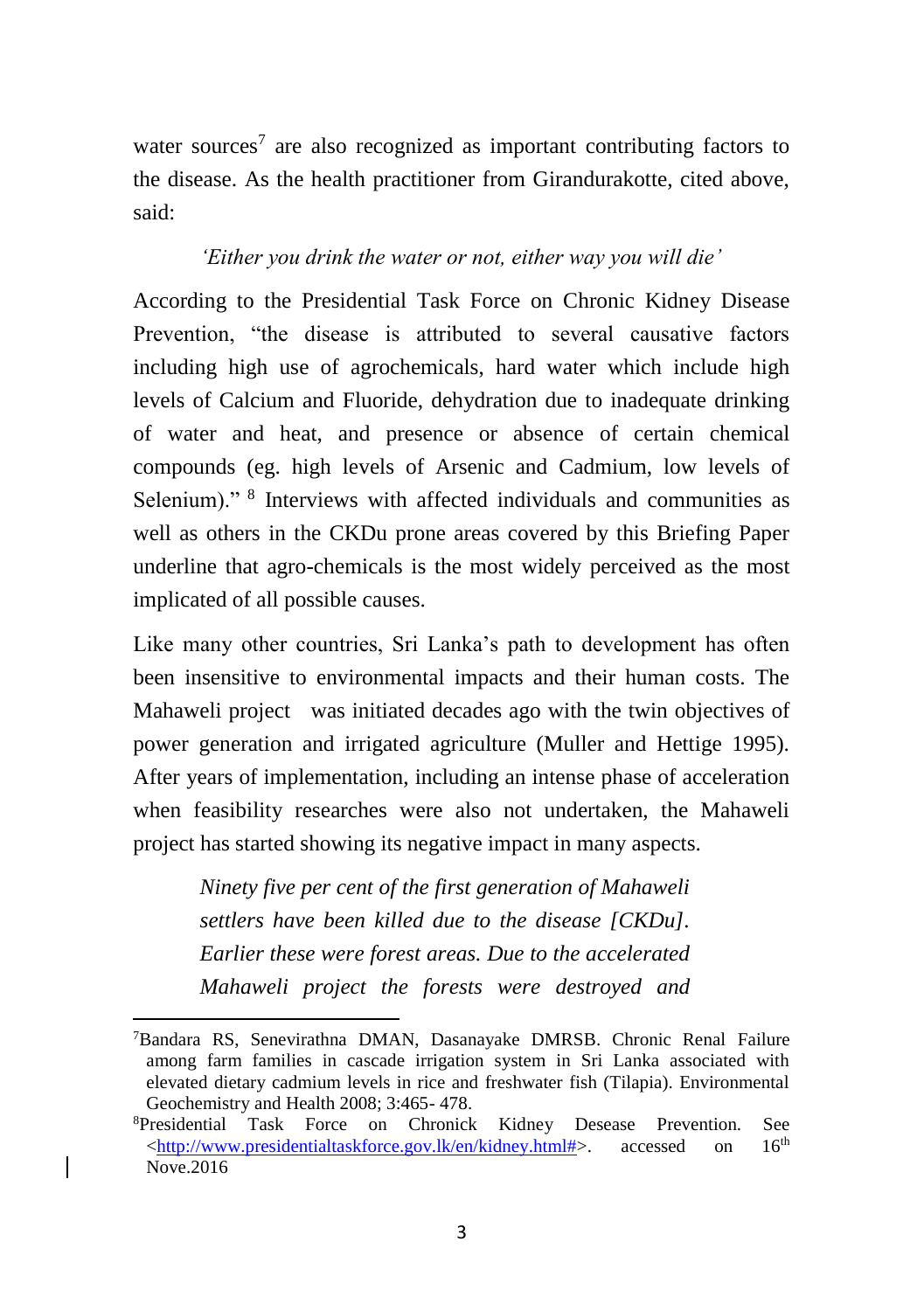*flattened using bulldozers. People destroy the environment in the name of development. But if the environment cannot bear it, environment destroys people. As we have destroyed the environment people should expect its consequences. Mahaweli was developed by some, benefitted some others but it negatively impacted on poor farmers. People are paying with their lives (Medical Practitioner, Girandurakotte).* 

According to Muller and Hettige, consequent soil erosion and increased destruction of forest caused ecological damage that cannot be reversed by any re-forestation activity (1995: 14). Connected to these ideas, it is suggested to further investigate the Mahaweli development project in relation to the prevalent chronic kidney disease (Bandarage 2013 and Chandrajith et al 2011).

The lack of monitoring has been compounded by the fact that various administrative bodies functioning in the area including Mahaweli Authority, local government authorities, and various departments and people are uncertain about the relevant authorities to contact in order to solve their problems. The brushing aside of state responsibility to address the problems emerging as a result of the Accelerated Mahaweli Development Project has escalated the problems and worsened living conditions of the people.

Farming communities who reside in the affected areas are highly confused about the reasons of the disease. While they are unconditional in their cry for clean water, confusion caused by authorities as well as researchers are prevalent among the communities.

> *We don't know what the exact cause of the disease is. Earlier they (authorities) they said it's due to the use of Aluminum pots we used to cook in. Then we*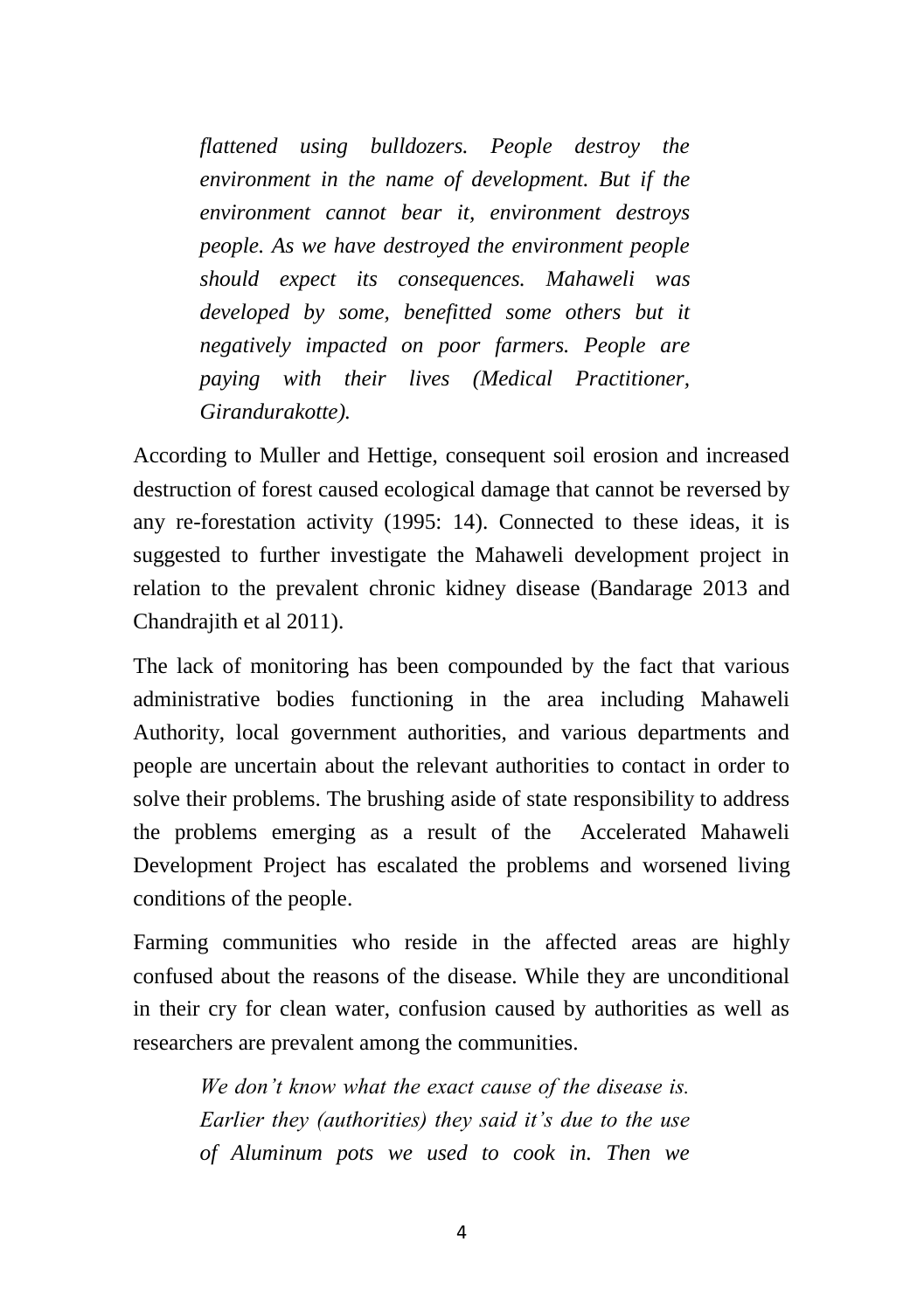*changed it. Then they said it is because of the agrochemicals. After that they said it is due to the contaminated water and alcohol consumption. We are not in a position to tell exactly as we don't know' (A farmer from Aluyatawala).* 

While the above statement is suggestive of the confusion prevalent among affected communities, it also highlights a fear of expressing their ideas against the 'scientific knowledge', which in fact has not proven to be reliable in pinpointing or isolating a single cause.

#### **The political economy of CKDu**

 $\overline{a}$ 

Chronic kidney disease has been widely discussed in Sri Lanka for years through many perspectives but primarily from a medical<sup>9</sup>. sociological, $10$ and geological $11$  standpoint. While natural scientists are interested in its etiology, i.e. causes, social scientists are interested in analyzing the social, political and economic conditions that have precipitated the disease and its impacts. However, notwithstanding significant amount of research, into the disease and its aftermaths, policy responses with regard to possible preventive measures continues to be weak.

<sup>9</sup>Handunnetti, D. and S. Daniel (2012). "Conflicting reports highlight scientific data gaps in Sri Lanka's chronic kidney disease".SciDevNet. Available online: http://www.scidev.net/en/south-asia/features/conflicting-reports-highlightscientificdata-gaps-in-sri-lanka-s-chronic-kidney.html.

<sup>10</sup>Liyanage, C. 2015. Policy Aspects in Addressing Chronic Kidney Disease of an unknown/uncertain etiology, in LST Review, Addressing CKDu-an Ongoing Challenge for Sri Lanka, June 2015., Liyanage C. 2009. Chronic Kidney Disease with Unknown Etiology: The discourse, lay perception, behaviour and coping mechanisms, Colombo, National Science Foundation.

<sup>&</sup>lt;sup>11</sup>Perera, A. (2012). "Study links kidney disease in Sri Lanka's farm belt to agrochemicals". Inter Press Service. Available online: http://www.ipsnews.net/2012/08/study-linkskidney-disease-in-sri-lankas-farm-belt-toagrochemicals/ PML/PR-42/2012.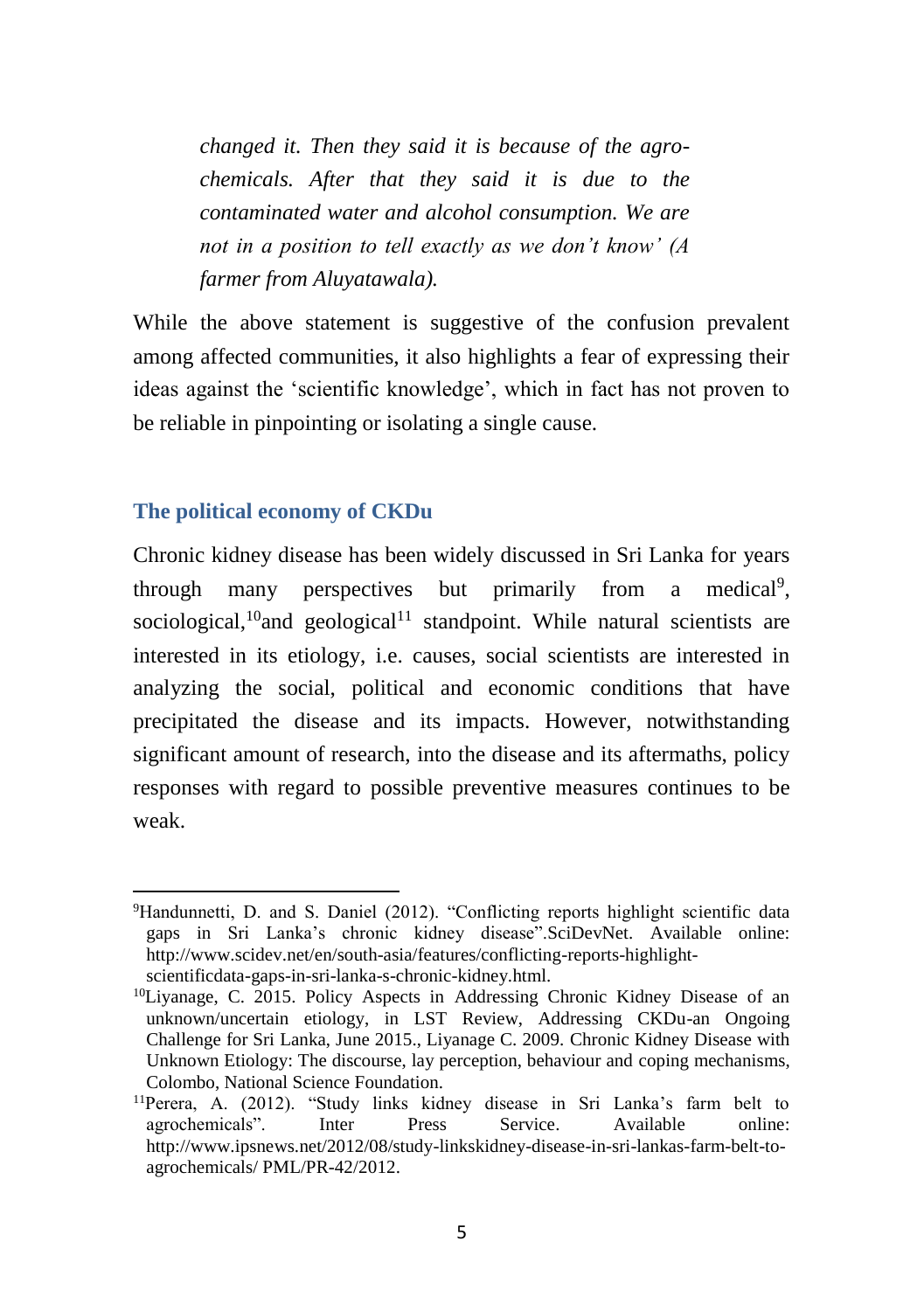The political economy of the disease is of great significance. Apart from the fertilizer subsidiary being a political promise made in the elections, sustainable agricultural policies are being poorly attended to by the State (Prematunga  $2016$ ).<sup>12</sup> Findings from the research suggest that the State Agrarian Officers are both inaccessible and inefficient, they also do not have sufficient knowledge to inform people about sustainable farming methods. Indeed, these officials are largely products of a knowledge system that promotes chemical intensive green revolution rather than sustainable agrarian methods.

In the absence of support and guidance from agrarian officers regarding the use of agro chemicals and fertilizers, we found farmers relying on advice from retailers of these products. According to an informal interview with an agro-chemicals retailer, they tend to encourage farmers to buy products of agro-chemical companies that are most profitable or otherwise incentivized. In other words, not only is the market mechanism determining farmers' choices but agricultural practices themselves are largely supplier driven and determined. Further, while Government officials are silent in providing knowledge about sustainable farming methods or precautionary methods of using agro chemicals and fertilizer, agro-chemical companies are conducting awareness programmes for the farming communities.

Instead of individual farmers, farming companies are spreading throughout the country. According to an interview with a member of the Movement for Land and Agricultural Reform (MONLAR):<sup>13</sup>

<sup>&</sup>lt;sup>12</sup>Prematunga, S. 2016. Political Agenda Rooted in Agricultural Policy. Weekend Nation[.http://nation.lk/online/2016/10/22/political-agendas-rooted-in-agriculture-](http://nation.lk/online/2016/10/22/political-agendas-rooted-in-agriculture-policy.html)

[policy.html.](http://nation.lk/online/2016/10/22/political-agendas-rooted-in-agriculture-policy.html) The web site of the Ministry of Agriculture displays two policy documents that are markedly different though both stress the need for sustainable agricultural methods. However, there is a fracture between the written agricultural policy of the country and its implementation and functioning.

<sup>13</sup>[Movement for National Land and Agricultural Reform](http://www.socialwatch.org/node/679)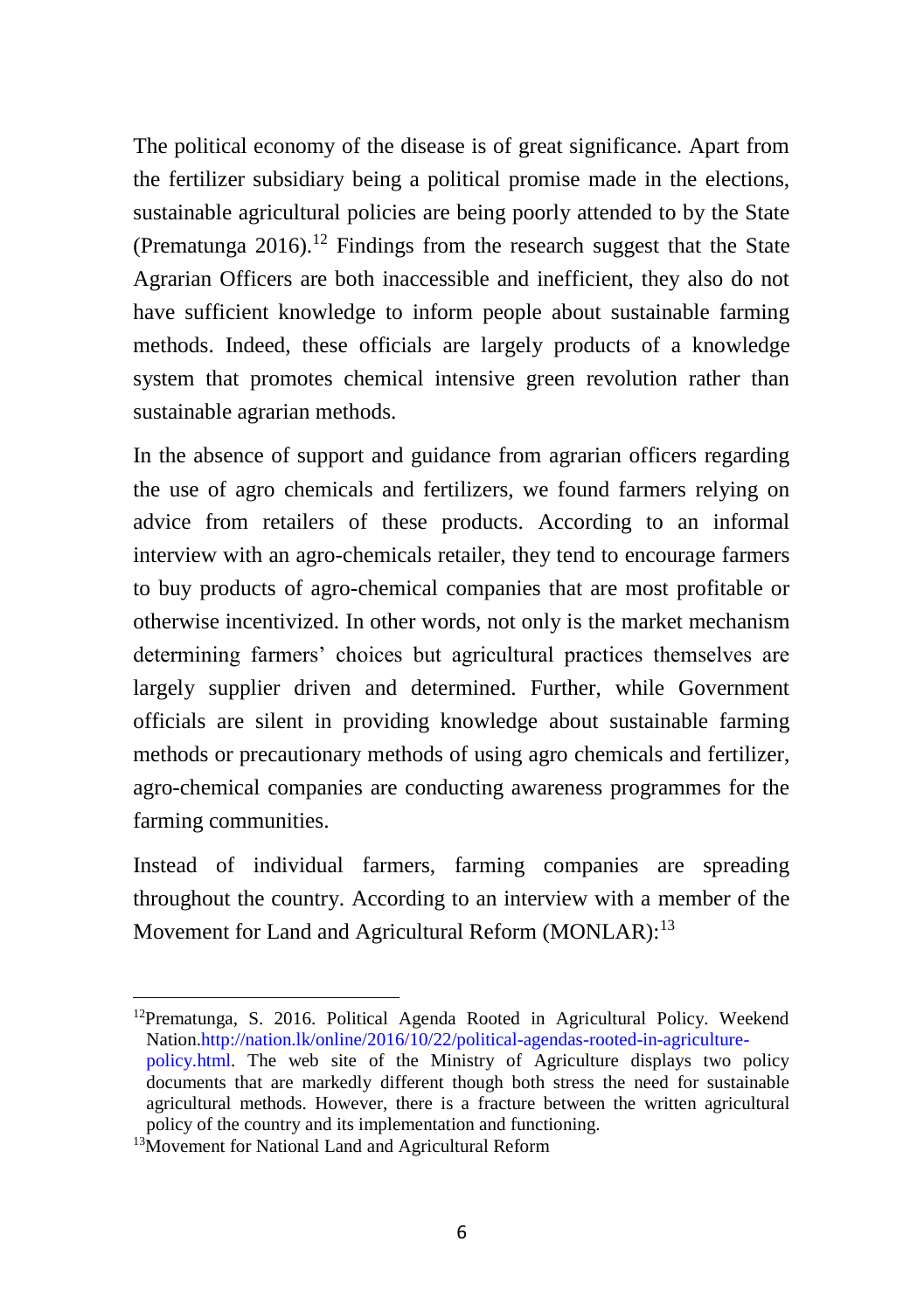*Farming companies are expanding. ………. already have large Cavendish Banana plantations in Demaliya, Kuda Oya and Demodara, all belonging to the Uva province. They are expanding their plantations in Gonagan-Aara and Mahiyanganaya. ………..is about to start a plantation in Polonnaruwa district and ………. is about to start a new plantation in Monaragala. ………. have plantations in Kandakatuwa, Polonnaruwa District, and export their yield through ………*. *Another farming company, '…….. company', is coming up in Kotiyagala having acquired 2500 acres of land from the farmers.*

Inquiries from the Ministry of Agriculture revealed that such statistics regarding the expansion of these companies are unavailable. Moreover there are serious concerns regarding the agricultural practices of these companies. Speaking about Dole Lanka at a recently concluded Peoples' Tribunal on Agrochemical Transnational Companies, an activist from Monaragala, Ms. Somalatha<sup>14</sup>, said the company uses agrochemicals that can't be found in the local market and are extremely toxic. According to her the workforce is exposed to these chemicals throughout the day and as a result most of the women workers suffer from a number of serious health issues, including chronic pain in the back and knees, liver issues, anaemia, miscarriages and children with birth defects.<sup>15</sup>

In so much as the discourse on awareness raising and regulation of the use of agro-chemicals is heavily focused on individual farmers, it actually makes them responsible while the practices of multi-national or local agri-businesses and farming companies are rendered out of sight. In many respects therefore CKDu emerges as a condition linked, on the one hand,

<sup>&</sup>lt;sup>14</sup> Ms. Somalatha is the president of Uva Wellasa Women's Rights Association, Wellawaya, Monaragala.

<sup>15</sup>Peoples' Tribunal on Agrochemical Transnational Companies - Final Report, 2016.Law and Society Trust, Movement for Land and Agriculture Reforms, and the National Movement against Poisons.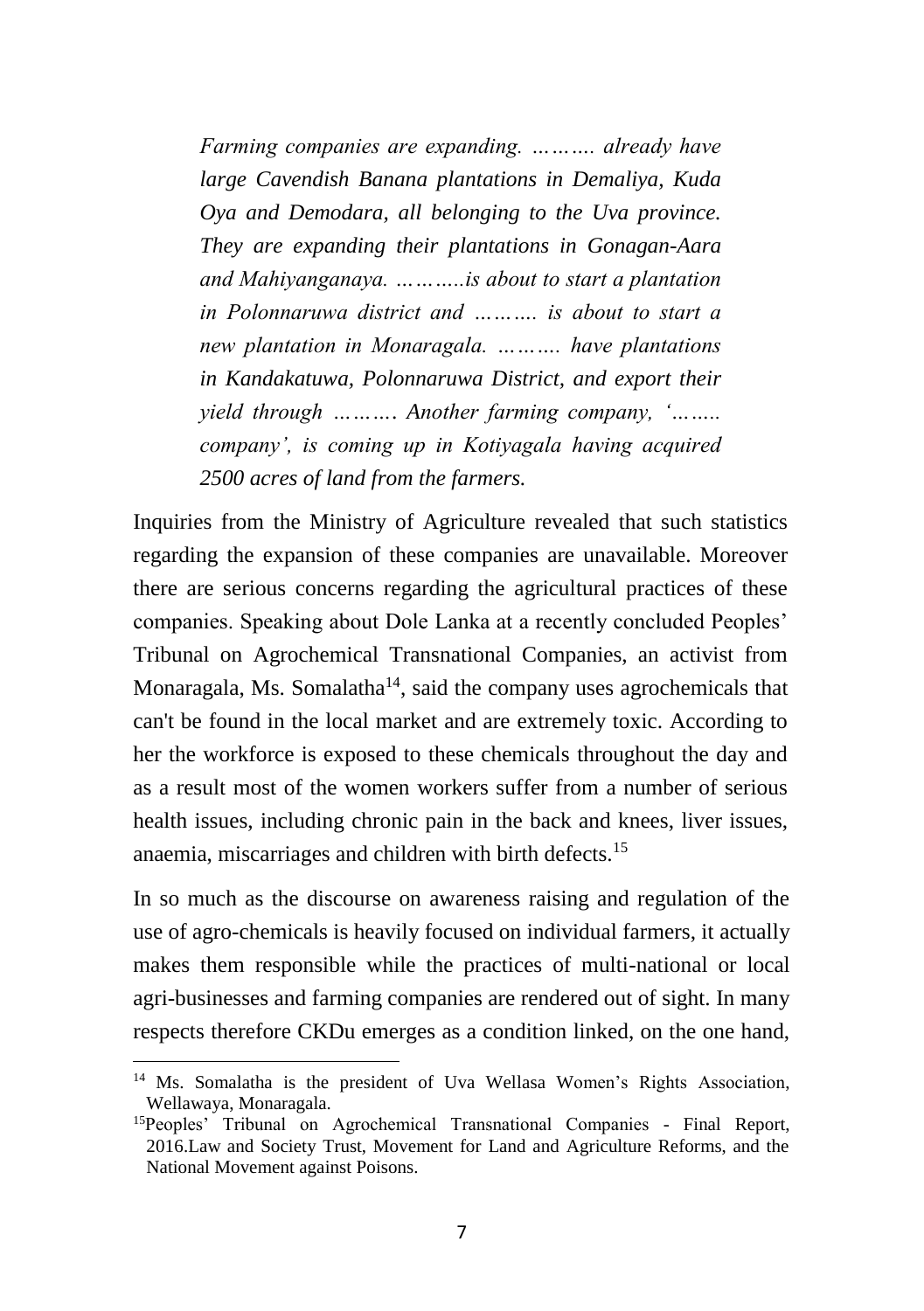to a particular bias in state policies in favour of intensive industrialized and chemical-dependent agriculture, and on the other hand, a steady weakening of the state and its institutions in favour of market forces masked by a rhetoric and apparatus of state support. Both of these tendencies have well-known adverse consequences for health and the environment.

As preventive measures, the Presidential Task Force on Chronic Kidney Disease Prevention suggests,

- 1. Screening for early detection of the disease through selected communities;
- 2. Strengthening of the four curative areas of intervention:
	- a) Expanding primary health care centres
	- b) Ensuring nephrologists visit health centres
	- c) Equipping hospitals with dialysis facilities
	- d) Setting up nephrology centres
- 3. Introduction of CKD/CKDu surveillance and patient registries in high-risk areas; and,
- 4. Providing financial assistance to CKD/CKDu patients.<sup>16</sup>

However, the identified causes of the disease are not really directly addressed by the preventive measures identified by the Presidential Task Force. Most of these measures are not 'preventive' but post-facto measures for those already affected by the disease. They mostly amount to promises of medical facilities, the establishment of which is often caught up in the dynamics of political patronage.

 $\overline{\phantom{a}}$ 

<sup>16</sup>Presidential Task Force on Chronick Kidney Desease Prevention. See [<http://www.presidentialtaskforce.gov.lk/en/kidney.html#>](http://www.presidentialtaskforce.gov.lk/en/kidney.html). accessed on 16th Nove.2016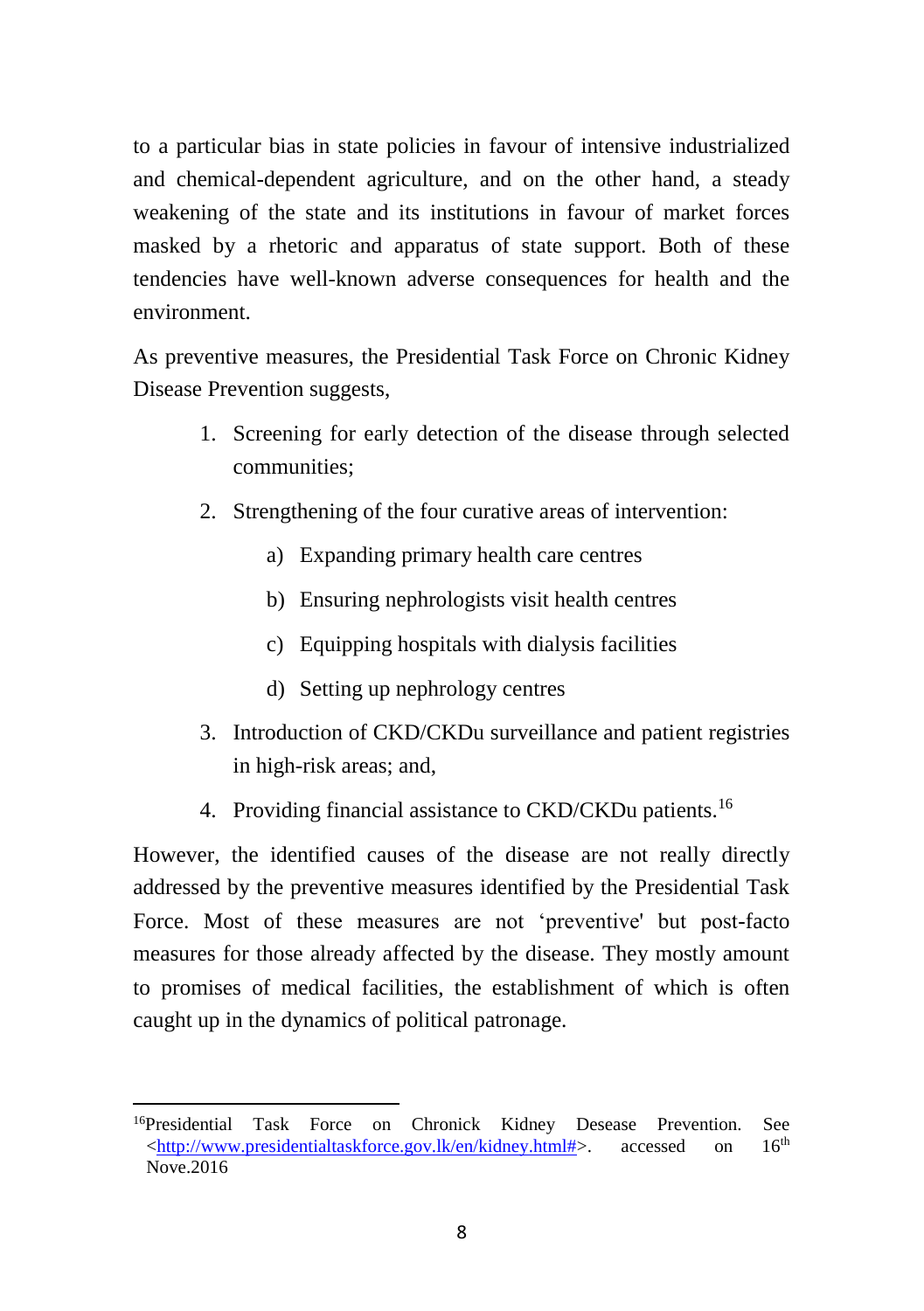#### **Key concerns emerging from field mission**

#### Lack of access to safe and clean water

Rathkinda in Mahiyanganaya is a village under the Mahaweli Authority. A discussion with farmers from the village revealed that it is severely affected by CKDu. As water is one of the basic needs and its contamination is identified as one of the primary causes of the disease, the previous government had started a water project. But although six years have passed, the project is still only halfway and at present not progressing at all. While the village was allocated a well under the *Gami Diriya*  and work has begun the Mahaweli Authority has stopped the project.

> *'The Health Department only provided water filters after you got sick; not before. But now, they are not providing water filters at all' (CKDu affected farmer from Rathkinda).*

Preventing the disease was one of the major concerns of the people interviewed. Although contaminated water is not identified as the sole source of the disease, access to safe and clean drinking water is a basic human need. Thus, most of those interviewed demanded access to clean water. Rathkinda is an exemple of how the State has failed in providing a basic need to the people and has been unsuccessful in clarifying and resolving the administrative bottlenecks that hinder provision of water.

While some of those affected by CKDu are given a water filter by the government this does little by way of prevention. In order to provide clean water for the people it is suggested to build water purification systems or provide water filters to the families. Further, it is proposed to provide a mobile service to test the condition of the water and identify the clean water sources.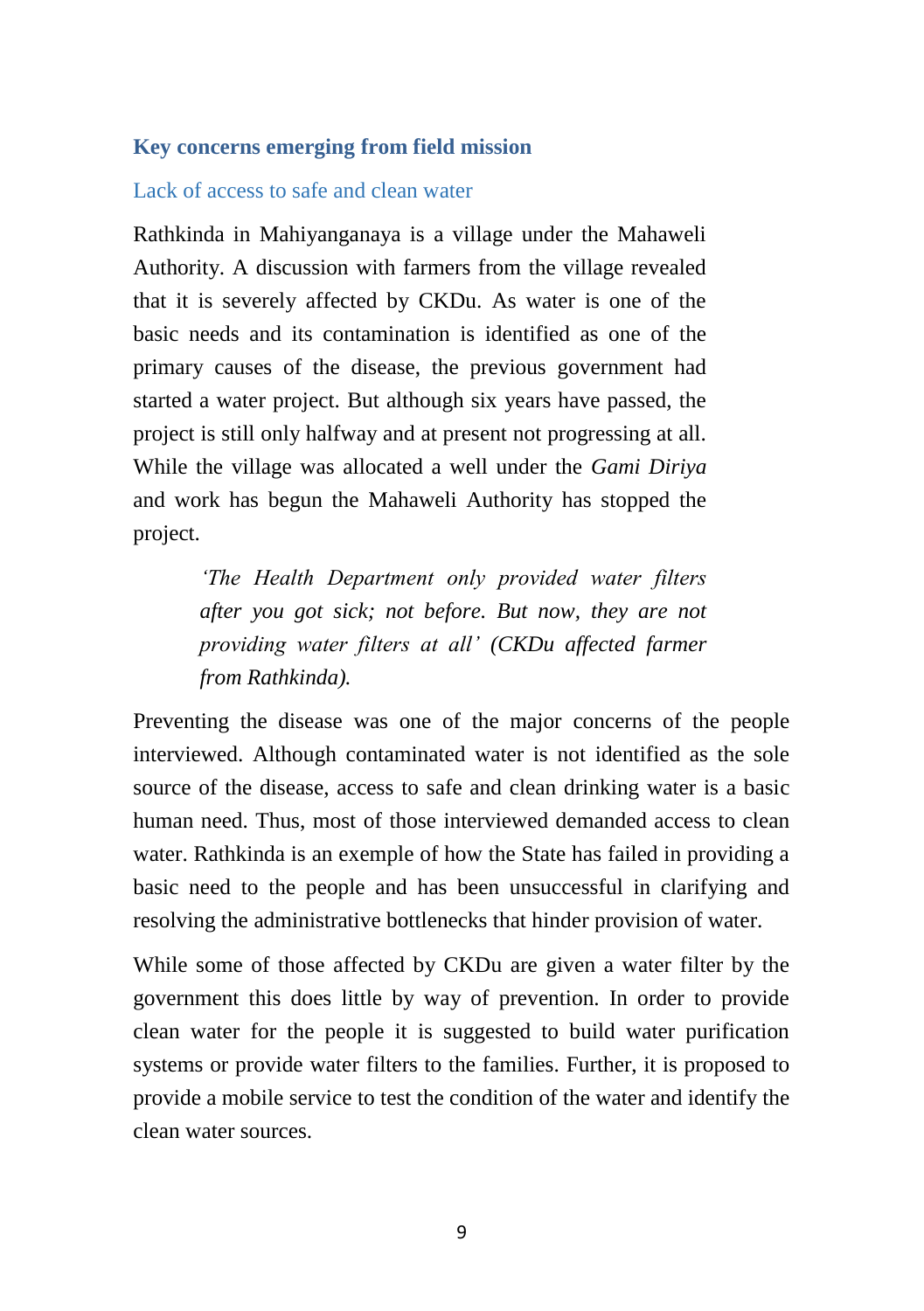#### Lack of Social Security and Economic Support

*Normally people get 5 bushels of paddy from 2.5 acres. When the bread winner gets sick, they sell one bushel first and they start treating the person through exorcism. After practicing this, the patient feels much better as it helps the patient psychologically. However, when we identified a patient we send him/her to the renal unit, Kandy. If the patient is in a bad condition it is necessary to start dialysis. When they do dialysis for the first time, the government provides it for free. But when the conditions gradually become worse and the patient needs dialysis two or three times per week, the state only provides partial support to the patient, saying that some of the services, should be bought by the patient. After going through this process, the affected family becomes poorer and poorer as they have to sell their paddy land gradually to treat the patient and in the end for the funeral. There is no one to talk about welfare of the family of the patient. (Medical Practitioner Girandurakotte).*

#### *There is no social security for us (Farmer from Rathkinda)*

*'State gives a small amount of money for the patients who are in the last stages of their life due to the disease. It is like a tip. Previously this amount was 1000 LKR per month, but they have increased it to 3000 LKR. This is a joke. State thinks that this is a huge amount of money for a CKDu patient. But it is not. The patient does not spend that money on treatments as he or she knows that this is the last stage of his or her life. Thus, he or she buys some food and eats with the family. If the person is*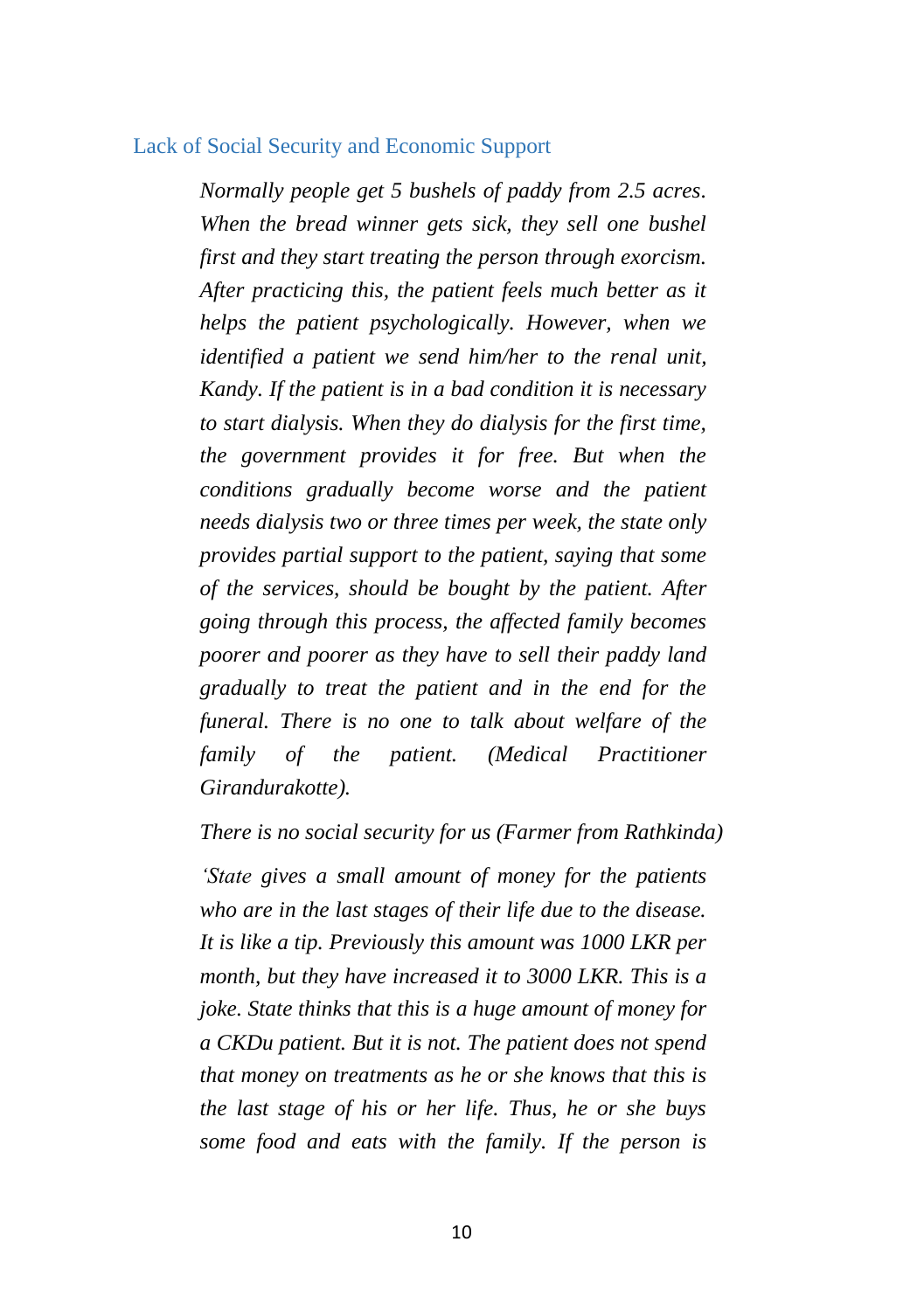*addicted to liquor, that person consumes liquor (Medical Practitioner Girandurakotte).*

*There is no point of providing only training. There should be a way for us to sell our products. There should be a market (Wife of a patient, Aluyatawala).*

In a scenario where preventive measures are scarce, there is little hope for socio-economic security of the patient and his/her family. Once identified as a person affected by CKDu, the government's assistance includes provision of a water filter to the family and an allowance of Rs.3000 per month when the kidneys of the patient are reduced to working below 20 percent. As it is often the breadwinner who is affected by the disease, the socio-economic condition of the family worsens. The economic problems lead to other social problems, even social stigma and in critical cases to suicide.

Some family members called for opening up opportunities in selfemployment by providing training and a market for their products. Further, awarding monetary compensation to the families who have lost the breadwinners was also advocated.

CKDu also has gendered effects in terms of the additional burdens it imposes on the women both to render care as well as assume responsibility for the household.

> *The man is the one who gets affected by the disease. The woman remains, and then has to engage in menial labour work to survive (Family member of a patient, Aluyatawala).*

> *is a beautiful young woman. Husband died due to the kidney disease. People try to misuse her. She pawns her paddy land. Then starts working at a garment factory. Her daughter is young. Daughter eloped with a boy*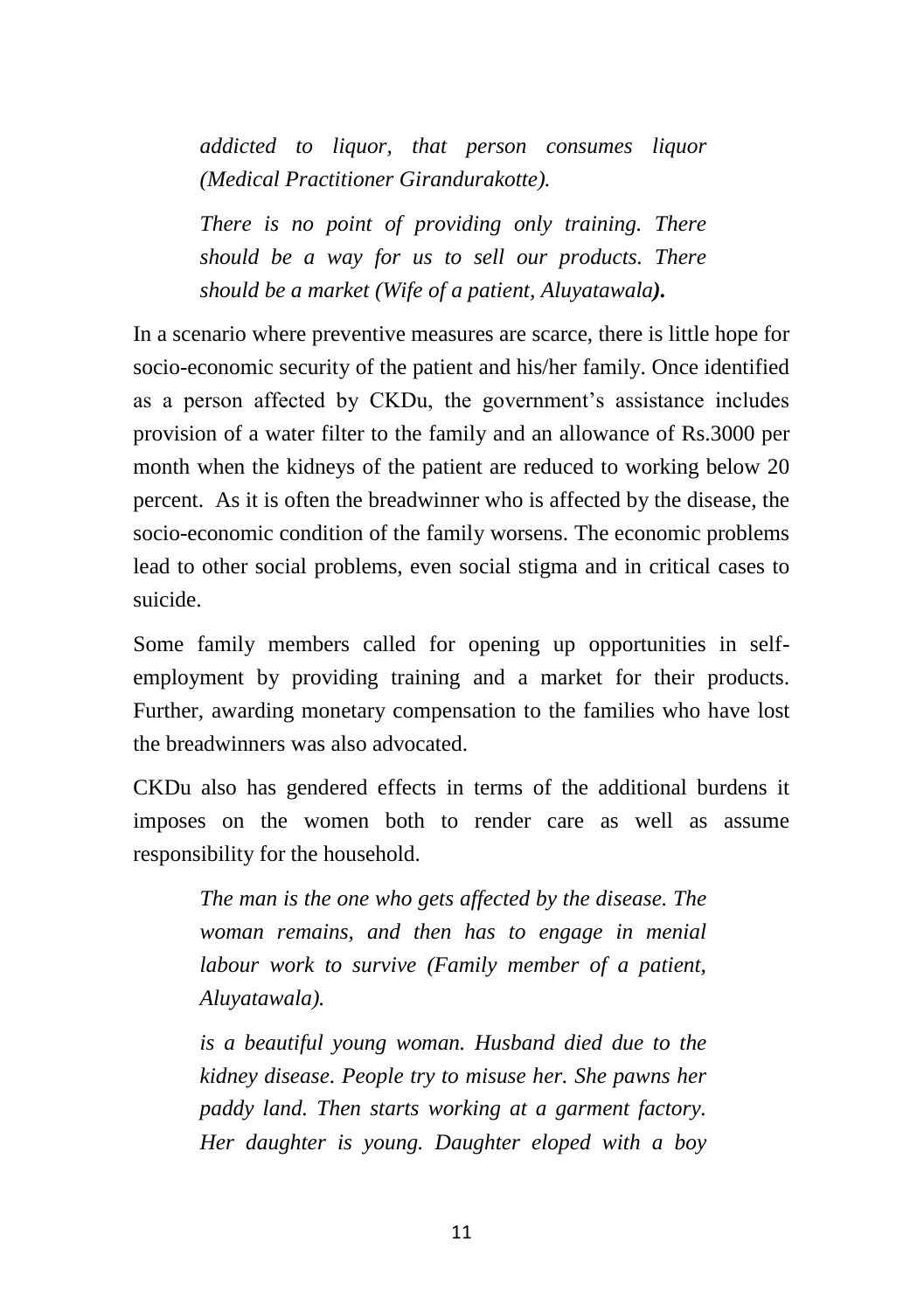*when she was 15. Then she comes back home at the age of 17 with a child. Both mother and daughter becomes prostitute. When mother came to know that her daughter has become a prostitute, mother committed suicide (Teacher from Girandurakotte).*

It is clear that CKDu is inducing multiple crises within affected communities and accentuating existing economic and social vulnerabilities.

#### Lack of Medical and Psycho-social support

*Patients do not have enough health facilities. They do not have the facility to check whether they are affected or not. Government does not provide any screening test clinics to check whether people are affected or not. There is one hospital for eight villages with 3000 people (Medical Practitioner Girandurakotte).*

*There are medical clinics for screening the disease. But these clinics are only held once in a year or two (CKDu affected farmer from Rathkinda).* 

Generally, people are suffering from un-employment, poverty, lack of access to education and infrastructure facilities. Under these conditions, the access to health facilities are limited and sometimes people have to travel far to get medical treatments. Mobile clinics and intense surveillance and increasing accessibility to health services are critical.

Patients or families do not directly make references to the need for psycho-social support. However, it is clear that patients and family members suffer in multiple ways that burden them psychologically. It is clear that patients need proper medical treatment along with psychosocial support to cope with their situation.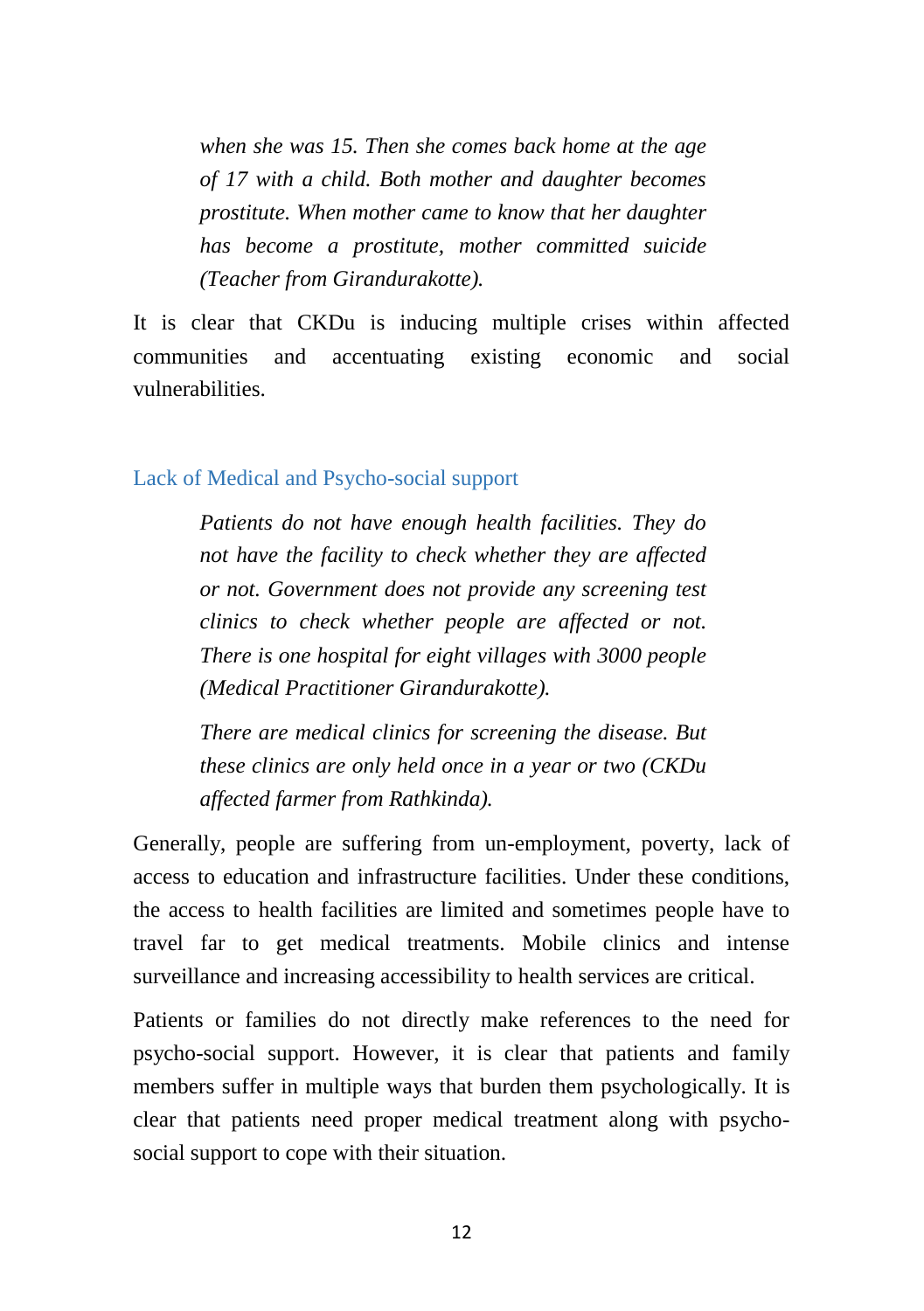We met and interviewed persons affected by CKDu from Lindaragama in Badulla, which is a sugar cane area. One of them had a dialysis tube and breathing problems while most of them could not talk properly due to their critical health condition. From the way they showed their medical reports and prescriptions or the dark patches on their feet and body, it was obvious that they were desperate with their situation. None of them showed a glimpse of a smile.

#### Lack of knowledge of sustainable farming

*Earlier there was a proper mechanism to inform people about farming methods through agrarian officers, etc. However, at present these networks have collapsed. There are no officers to go to the field and share knowledge with the people. Although there are lots of officers appointed by the state, they have to do a lot of paper work regarding fertilizer distribution and other administrative work (Medical Practitioner, Girandurakotte).*

*Government has recruited young people for jobs [agrarian officers]. They do not have proper [practical] knowledge. They only have bookish education. As officials do not have knowledge there is no point in them coming to the village (Female farmer from Mahiyangana).*

*These officers do not have any knowledge about farming. Earlier if there was any disease, farmers go to the agrarian officer or Mahaweli officer. But things have changed and farmers go to the fertilizer and pesticide dealers [for advice]. Then the shop-keeper decides what kind of pesticide should be utilized in the*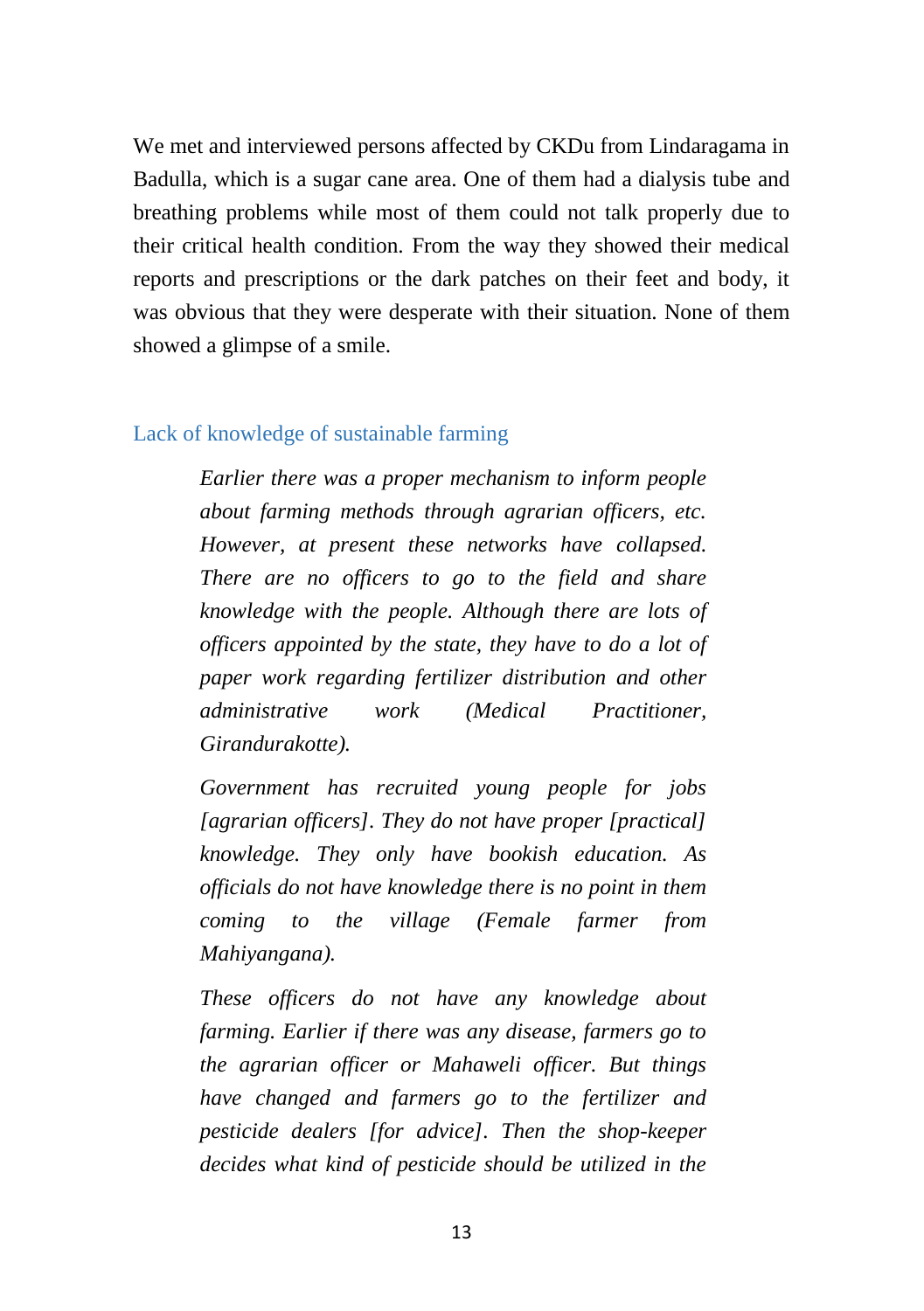*paddy fields Farmers do not use masks and other methods. These people are not traditional farmers. As most of these settlers are from the hill country and new to these villages they do not have any knowledge on traditional farming methods. Further, people who have settled in these areas are not primarily farmers but people who had connections with politicians in their respective areas. (Medical Practitioner Girandurakotte).*

*Farmers do not follow precautionary measures. People are careless. Farmers eat beetle and smoke beedi when they are spraying pesticides to the paddy field (Female farmer from Mahiyanganaya).* 

*No one is coming to raise awareness among farmers (Farmer from Rathkinda)*

It was found that, although most of the farmers do like to practice traditional farming methods, there are some obstacles. Firstly, most of the farmers do not have sufficient knowledge regarding traditional farming methods as they were settlers or first generation farmers relocated under the Accelerated Mahaweli Development project and did not have a history in agriculture. Secondly, technologically developed hybrid seeds are not conducive to traditional farming methods. Thirdly, as agrarian service officers are products of a knowledge system that has privileged chemical farming, they do not possess knowledge regarding traditional farming methods. Thus, there must be traditional sustainable knowledge systems on farming and dissemination of knowledge through proper networks.

The weak relationship between agrarian officers (belonging to both the Department of Agriculture and Mahaweli Authority) and farmers was repeatedly pointed out. As most of these officers are not available in the villages, farmers often go to retailers of agro-chemicals for advice on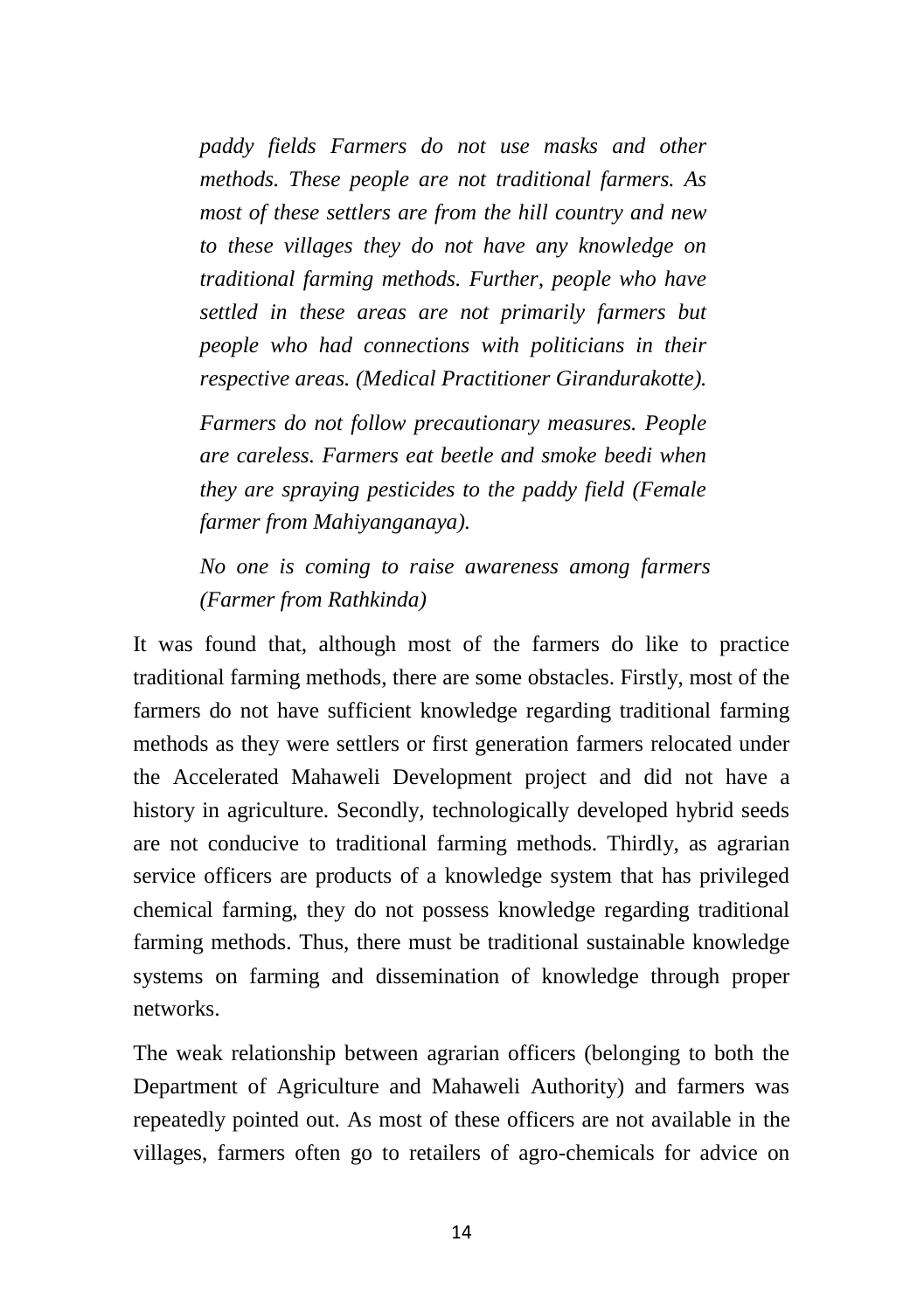farming practices. It is vital to improve accessibility to the knowledge of traditional farming practices not only amongst the community also amongst officials, especially agrarian service officers. Equally there must be t more effective regulation of the existing system of agrarian support.

State Responsibility and CKDu: The Lanka Sugar Company Plantation in Pelwatte

The Lanka Sugar Company—under the Ministry of Industries and Commerce but managed by the Ministry of Plantations—maintains a settlement scheme for farmers in Pelwatte, Monaragala. According to the company's website,

> *'The settler area consists of 4024 hectares. Lands are divided into plots of l.75 ha which are leased to individual settlers and 0.25 ha allocated for his homestead. The company purchases their crop of sugar cane at pre-determined prices under a forward sales contra*ct'.<sup>17</sup>

A focus group interview with 15 farmers, including men and women, affected by CKDu revealed the extent to which the state is directly complicit in practices that have directly precipitated the disease. The company provides fertilizer and pesticides, the costs of which it recovers from the farmer's earning from the yield. Farmers said they are also not allowed to cultivate any other crop or are not allowed to sell their yield to anyone else but the company.

They see a direct link between being compelled to grow sugarcane and the disease. As one middle-aged farmer said,

 $\overline{\phantom{a}}$ 

<sup>&</sup>lt;sup>17</sup>Lanka Suger Company LtD, Pelwatta, [http://www.lankasugar.lk/pelwatte/index.php/settlement-scheme.](http://www.lankasugar.lk/pelwatte/index.php/settlement-scheme) Accessed on 21st November 2016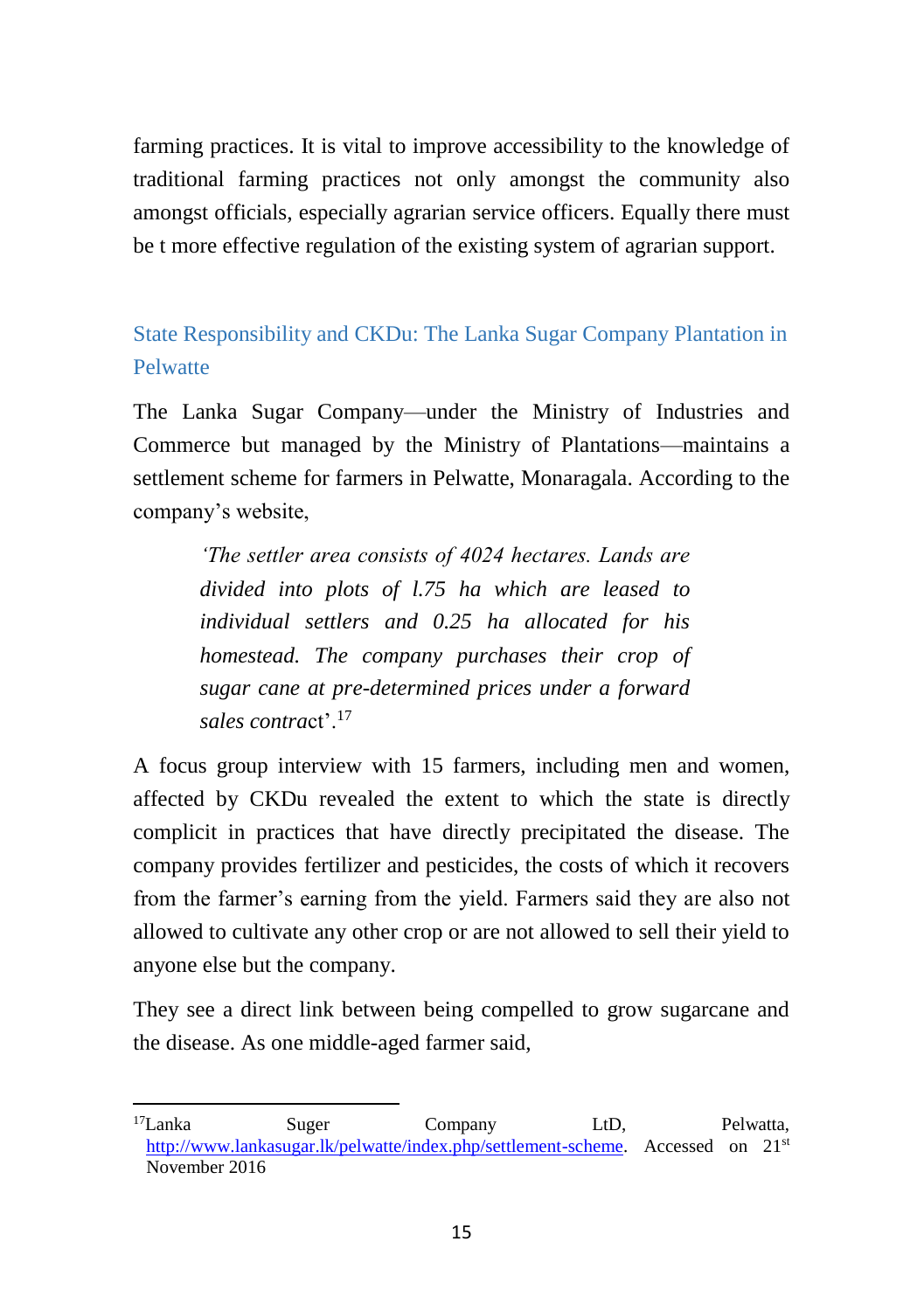*We did not have any disease earlier. After the plantation started, we became sick.* 

*We use pesticides and fertilizer. Government officers do not raise awareness. It is the company that distributes pesticides and fertilizer, but they recover money for that from the earnings of the yield.* 

Farmers are indebted to the company since the land belongs to it. Although the disease has affected the farmers, the company does not provide any financial or medical aid. As another one of the farmers said:

*People are in a desperate situation. Farmers have become indebted to the company forever. Although farmers work hard every day there is nothing left for the farmer at the end of the day. The company does not spend even one rupee for the sick farmer.<sup>18</sup>*

This farming community is trapped in a never ending vicious circle of poverty, and as a result, ill health.

*The Company doesn't do anything after we get the sick. When the man gets sick, other family members have to work in the farms, otherwise we can't repay the debts to the company. So someone has to work in the fields. The Company doesn't care about us. It only tries to recover debts from us even if we died. If we are unable to repay, the Company takes the land from us. There is no profit for us after paying all the debts to the Company.<sup>19</sup>*

It is ironic that a fully State-owned company is itself sustaining political economic conditions akin to bonded or forced labour and agricultural

<sup>18</sup> Farmer 2, male, middle age

<sup>19</sup> Farmer 3, male, middle age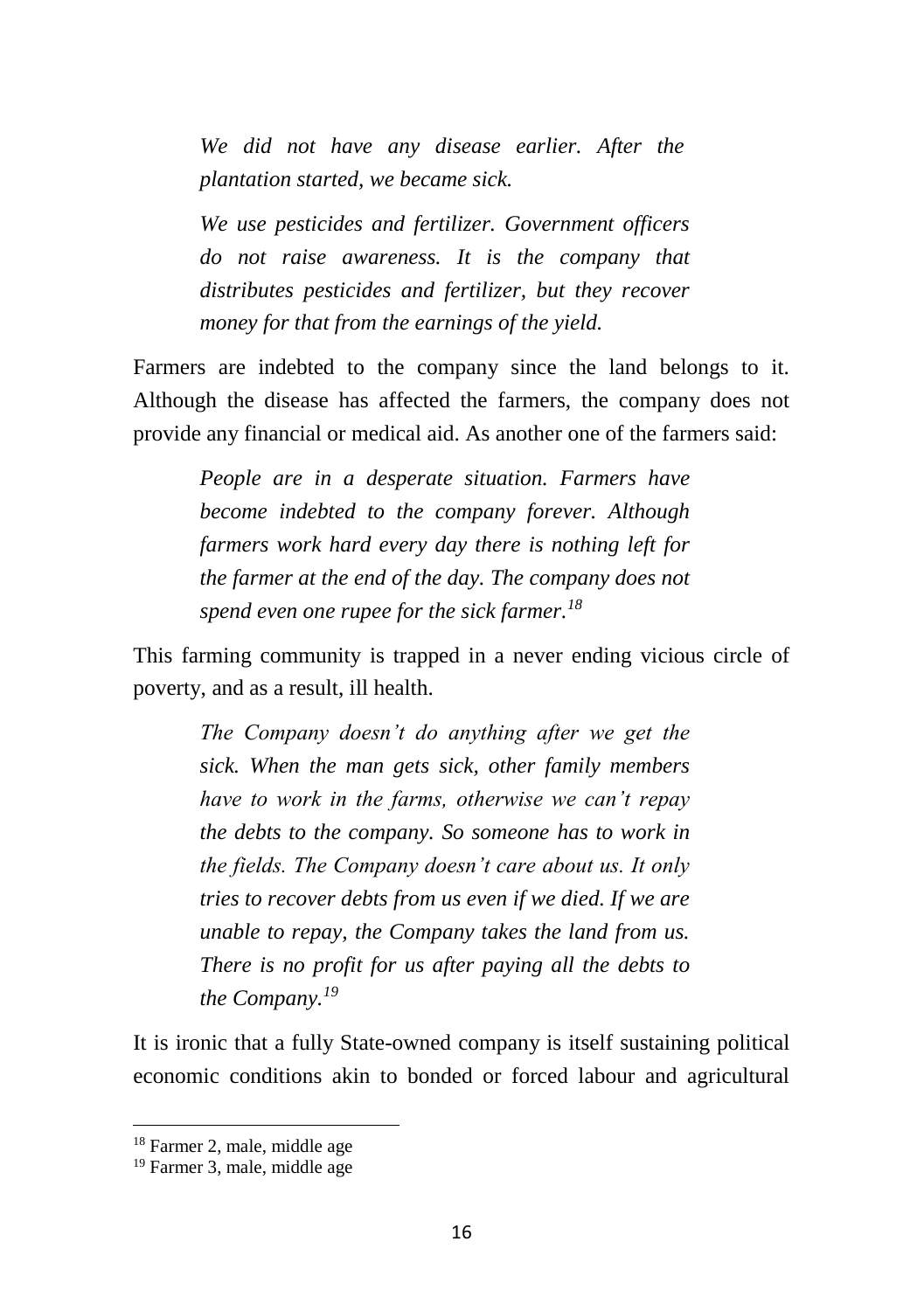practices that are clearly harmful. The cleavage between State policies to address CKDu and the farming practices of the State is having deadly consequences. The latter, which are located in a development paradigm that is exploitative and solely profit oriented, are a far cry from the rhetoric of sustainability. The 'unknown' nature of its etiology is being leveraged for political and economic advantages, particularly to allow the Company to ignore the plight of CKDu affected farmers.

### Conclusion and Recommendations

Irrespective of the fact that the etiology of CKDu remains contested, it is as much a political economic phenomenon as it is a pathological medical condition. It is the direct outcome of set of political economic relations of development shaping land use and agriculture. While there is little doubt that large-scale state-led interventions like Mahaweli development are deeply implicated, CKDu is a product of particular intersection of state and market forces, especially agro-chemical and seed companies, that has shaped the political economy of agriculture.

There are therefore many dimensions to state responsibility in this regard, from persisting with agricultural policy that privileged productivity at any cost, especially through intensive use of agro-chemicals, to weakening and inappropriate support for farming communities to poor public provisioning of preventive, screening/diagnostic, and curative health services as well as safe and clean water. There has also been a failure to regulate the toxic nature, marketing and use of agro-chemicals, the lack of accountability has meant that private profits from agrochemical have accrued while the costs have been socialized.

A combination of all of the above has trapped farming communities, many of them first generation Mahaweli settlers with little or no history of agriculture, into a path of dependency. This has been reinforced by the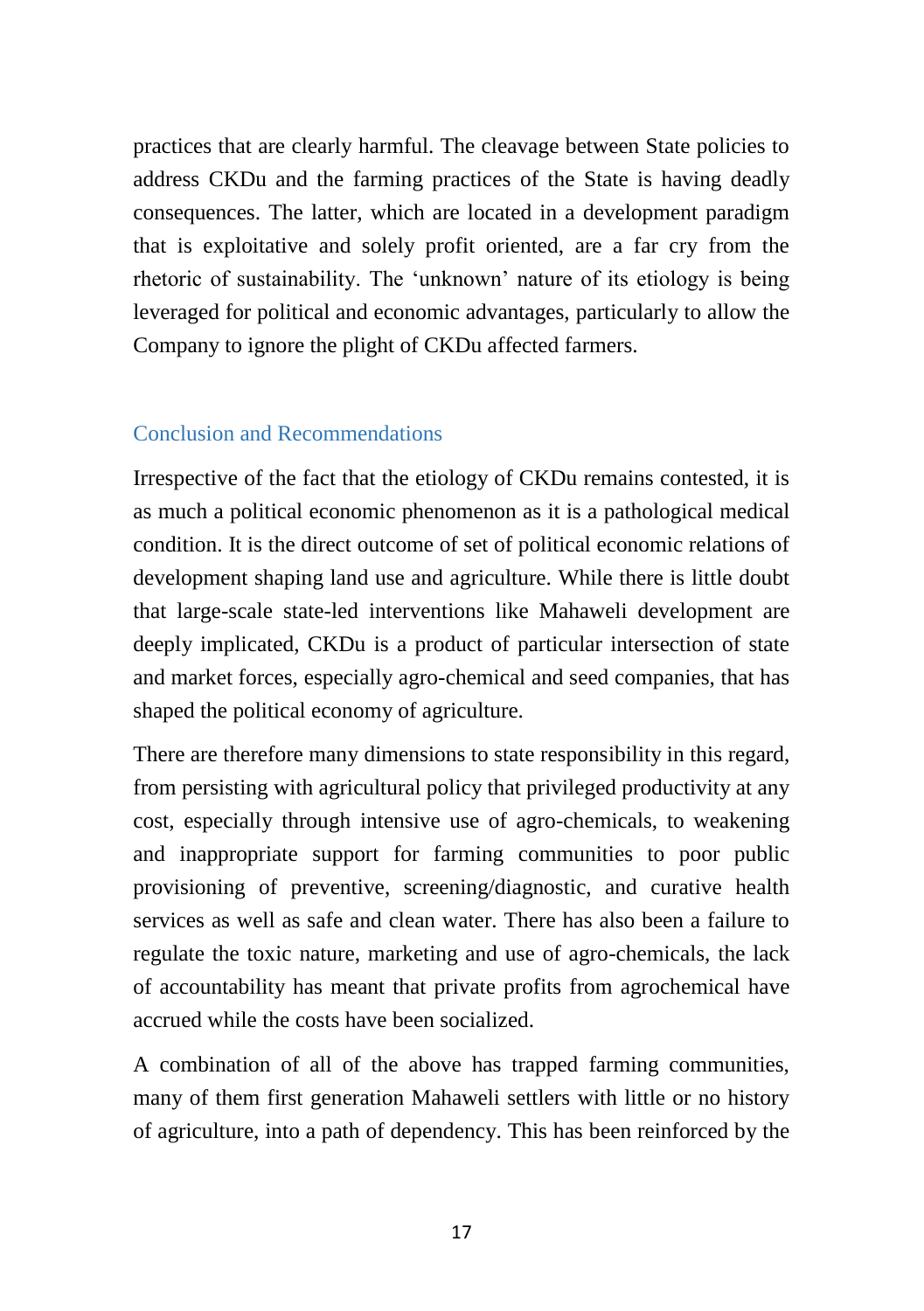lack of empowerment in terms of knowledge and information as well as a short-termism with respect to productivity.

The current policy response does not seem to be informed by a clear understanding of the social and economic crises related to CKDu. While areas have been classified as being highly/severely, moderately and mildly affected, a commensurate state response in these areas in terms of screening, preventive and curative measures are not visible. The disease is only amplifying fault lines such as gender and class, thus creating new vulnerabilities or amplifying existing ones. The impoverishment effect of the disease is also closely linked to the absence of adequate social security.

Given the above, the following short-term measures emerge as priorities from the perspective of affected communities:

- Provide effective water treatment and purification measures to communities and neighbourhoods where there is a prevalence of CKDu.
- Enhance the financial and psycho-social support to families affected by CKDu.
- Ensure immediate access to treatment and diagnostic services and drugs for all affected persons at state expense through public or private hospitals.
- Take immediate measures to protect affected families who are particularly vulnerable, such as female-headed households, from multiple risks by providing adequate social security measures.

At the same time as the above measures are taken, the following measures also emerged as important: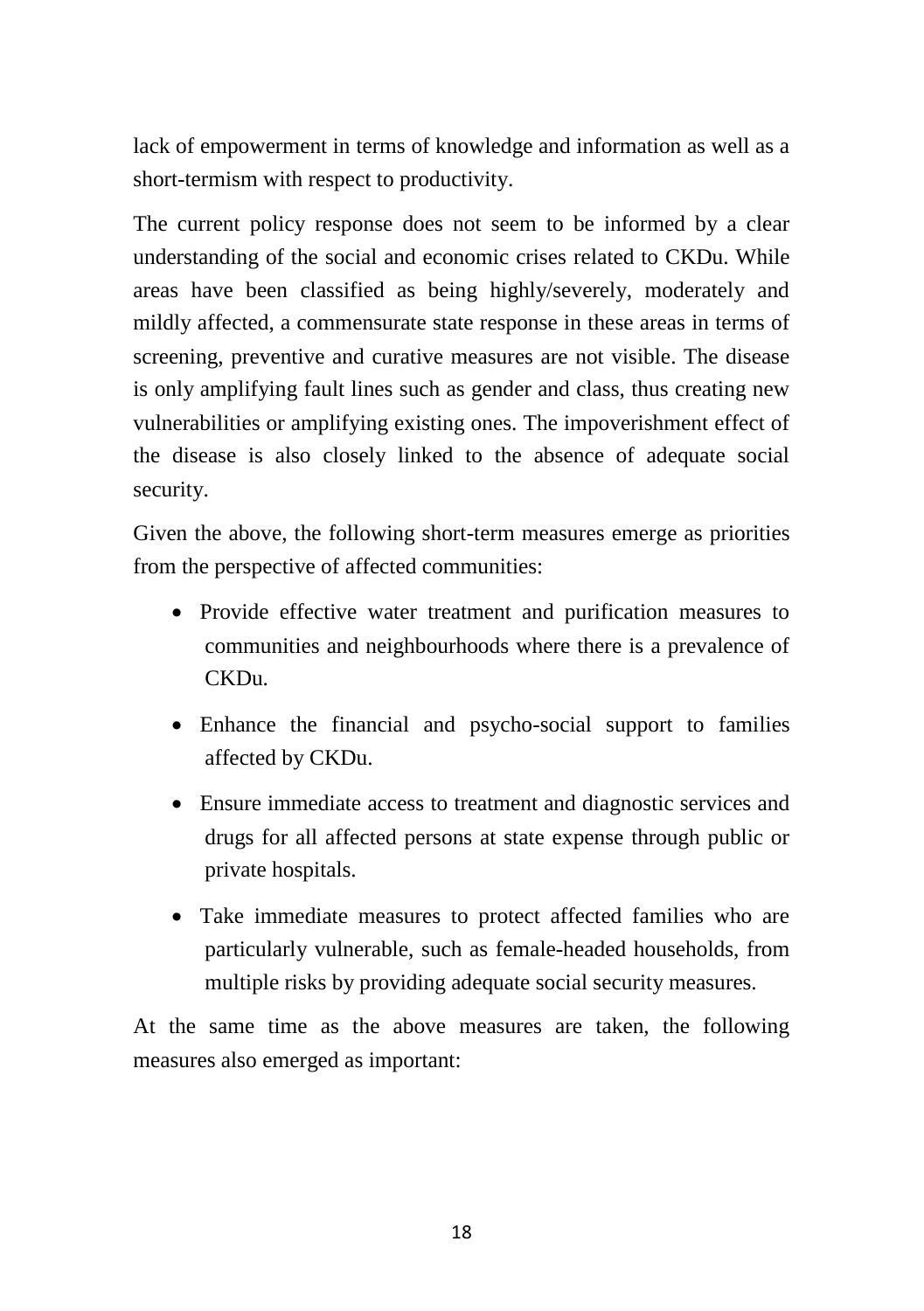- Enhancing and expediting screening of water as well as populations to identity vulnerable areas and communities more widely across affected regions.
- Undertaking a time-bound, speedy and comprehensive review of the agricultural policy as well as health services and infrastructure in affected or vulnerable areas to identify and undertake remedial measures.
- Initiating a livelihoods support and assistance plan that is effective and responds to the needs and constraints of affected individuals, families and communities.

Finally, in cases such as Pelawatte plantations there is a direct responsibility of the State for which it must be held accountable. It is clear that while the President and other parts of the State are speaking the language of sustainability and good governance, the reality for farmers virtually trapped in this situation is tragically different.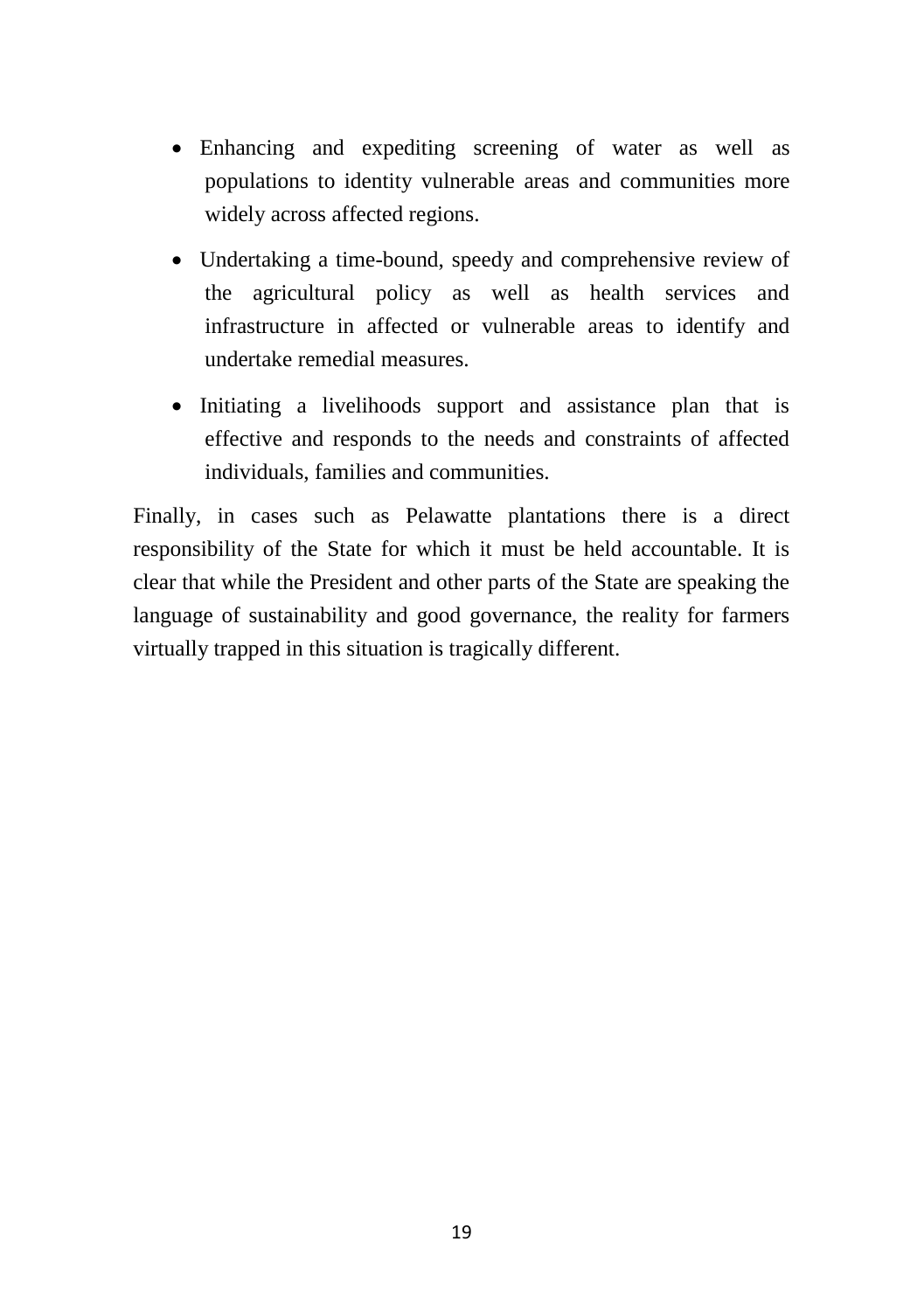| Date     | Interview      | Place     | Type<br>of | Participants                | Time       |
|----------|----------------|-----------|------------|-----------------------------|------------|
|          |                |           | Interview  |                             |            |
| 4/5/2016 | Interview      | Peradeniy | In-depth   | Dr.GaminiHitinayake         | 12.30 PM   |
|          | with<br>key    | a (kandy) | Interview  |                             | $-2.20$ PM |
|          | informants     |           | In-depth   | Dr.DammikaMenike            | 2.45 PM    |
|          |                |           | Interview  |                             | 3.35<br>÷  |
|          |                |           |            |                             | <b>PM</b>  |
|          | Young          |           | Focus      |                             | 4.00 PM-   |
|          | <b>Farmers</b> |           | Group      |                             | 4.40 PM    |
|          | Associatio     |           | Interview  |                             |            |
|          | $\mathbf n$    |           |            |                             |            |
|          | (04)           |           |            |                             |            |
|          | people,        |           |            |                             |            |
|          | middle         |           |            |                             |            |
|          | aged, one      |           |            |                             |            |
|          | female and     |           |            |                             |            |
|          | three          |           |            |                             |            |
|          | males          |           |            |                             |            |
| 5/5/2016 | Health         | Bathalaya | In-depth   | Practitioner<br>Medical     | 11.00      |
|          | Practitione    | ya        | Interview  | (middle<br>male<br>age      | PM-        |
|          | rs             | (Mahiyang |            | pharmacist)                 | 1.110PM    |
|          |                | anaya)    | In-depth   | Practitioner<br>Medical     | 2.00 PM-   |
|          |                |           | Interview  | (young male doctor)         | 2.30 PM    |
|          | Affected       | Aluyatawe | Focus      | School<br>principal<br>1.   | 3.15 PM-   |
|          | groups         | la        | Group      | (middle age, male)          | 4.40 PM    |
|          | (Family        | (Mahiyang |            | wife of deceased from<br>2. |            |
|          | Members)       | ana)      |            | CKDu (young, female)        |            |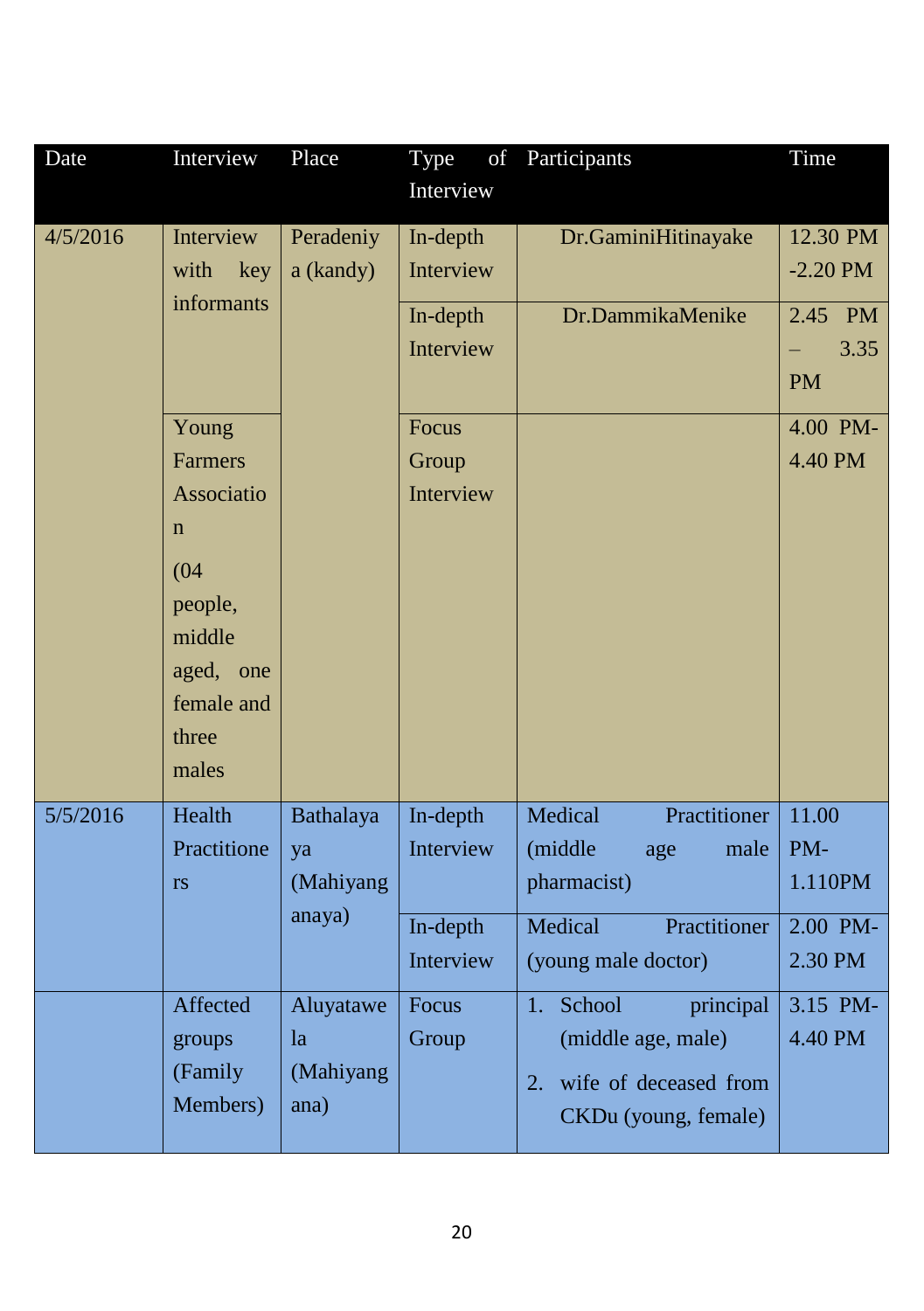|          |                          |                                |                | 3. Family member of a<br>patient (young, female)<br>4. Farmer affected with<br>CKDu (old, male)<br>5. Wife<br>of<br>deceased<br>(young, female)                                                                                                                                           |
|----------|--------------------------|--------------------------------|----------------|-------------------------------------------------------------------------------------------------------------------------------------------------------------------------------------------------------------------------------------------------------------------------------------------|
|          | Farmers                  | Rathkinda<br>(Mahiyang<br>ana) | Focus<br>Group | Buddhist monk who<br>5.30 PM<br>1.<br>has donated the kidney<br>$-6.35$ PM<br>a CKDu patient<br>to<br>(Middle age, male)<br>Farmer (Middle age,<br>2.<br>male)<br>Farmer (Middle age,<br>3.<br>male)<br>4. CKDu affected farmer<br>(middle age, male)                                     |
| 6/5/2016 | Communit<br>y<br>members | Sarvodaya<br>Mahiyang<br>anaya | Focus<br>Group | 1. Police officer<br>(male,<br>10.05<br>$AM-$<br>middle age)<br>12.10 PM<br>Police officer<br>(male,<br>2.<br>middle age)<br>Sarvodaya<br>Officer<br>3.<br>Mahiyangana (Female,<br>middle age)<br>Businessperson<br>4.<br>(Female, middle age)<br>Farmer<br>(female,<br>5.<br>middle age) |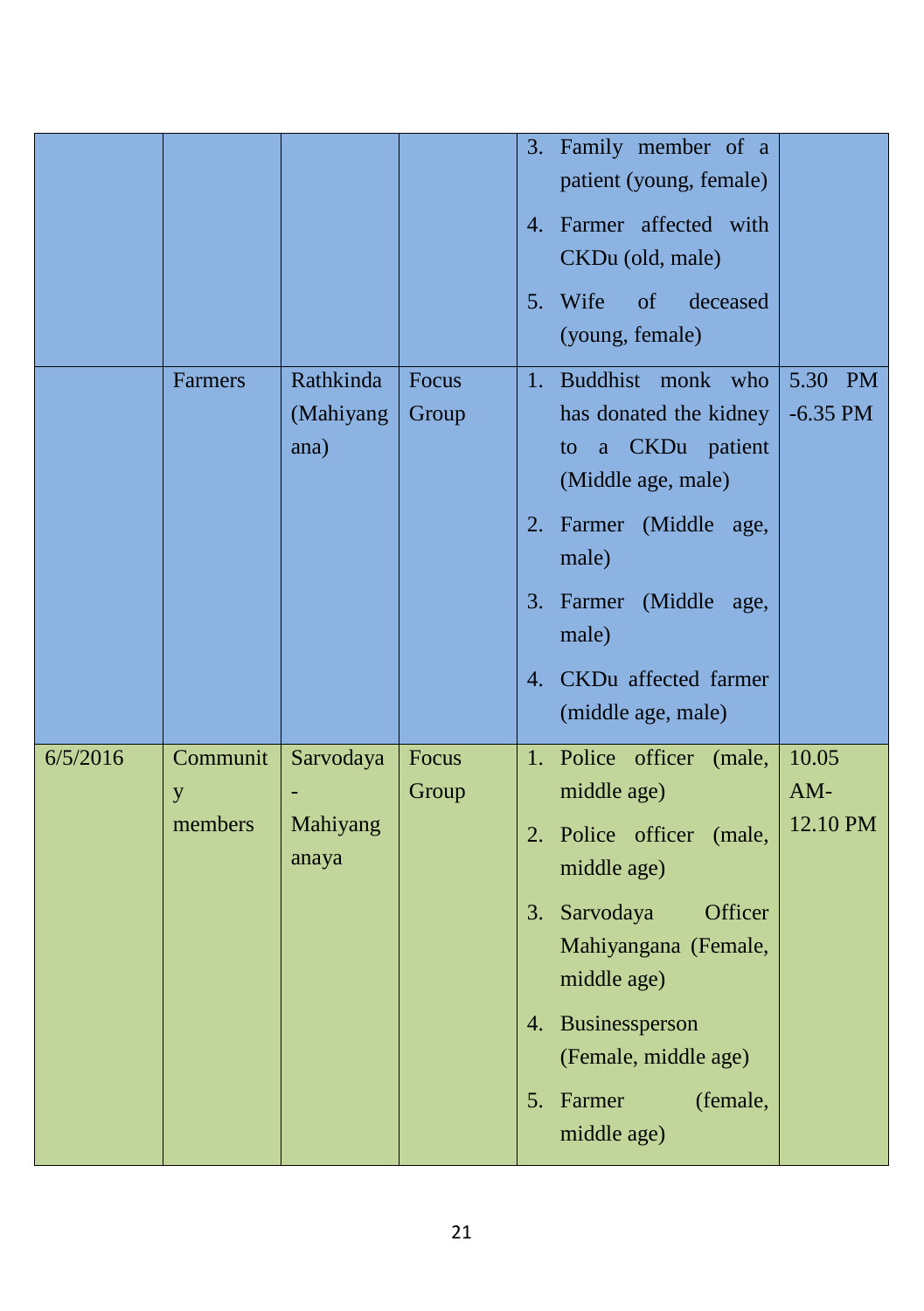|          |           |                          |                 | 6. Retired<br>Government<br>Servant (male)<br>7. Farmer 2<br>(female,<br>middle age)<br>8. Officer - Govi Jana<br>Sewa (female, middle<br>age)                                                                                                           |
|----------|-----------|--------------------------|-----------------|----------------------------------------------------------------------------------------------------------------------------------------------------------------------------------------------------------------------------------------------------------|
|          | Activists | Sarvodaya<br>-Badulla    | Focus<br>Groups | 5.30 PM-<br>1. UCDC member (male,<br>7.10 PM<br>middle age)<br>Sarvodaya<br>officer<br>2.<br>(male, middle age)<br>3. Doctor<br>(Activist,<br>young male)<br>4. Activist (male, middle<br>age)<br>5. Activist<br>$\overline{2}$<br>(male,<br>middle age) |
| 7/5/2016 | Farmers   | Silgampol<br>$\mathbf a$ | Focus<br>Groups | 1. Farmer (male, middle<br>9.40 PM<br>10.57<br>age)<br><b>PM</b><br>2. Farmer (male, middle<br>age)<br>3. Agrarian<br>Officer<br>(male, middle age)<br>4. Farmer (male, middle<br>age)<br>5. Secretary-Citizens<br>forum (Male, middle                   |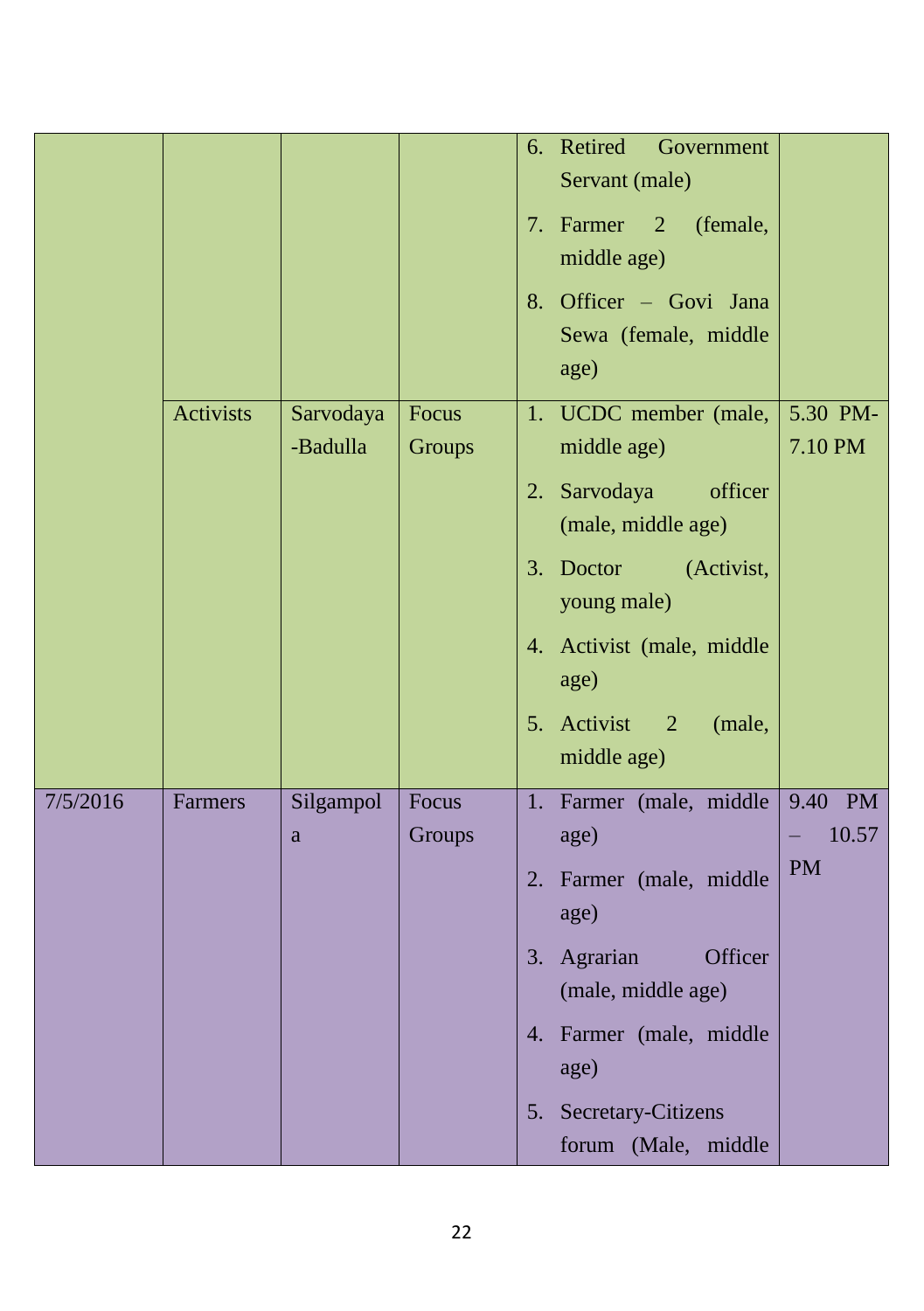|            |          |               |           | age)                         |         |
|------------|----------|---------------|-----------|------------------------------|---------|
|            | Activist | Govi Jana     | In-depth  | 1. President<br>$-$ Citizens | 1145-   |
|            |          | Center-       | Interview | Forum (Male, middle)         | 2.10 PM |
|            |          | HaliEla       |           | age).                        |         |
|            | Patients | Lidara        | Focus     | 15 - males 9 females 2 all   |         |
|            |          | Gama-         | Group     | were middle age              |         |
|            |          | sector 3      |           | activist<br>(Female,<br>An   |         |
|            |          |               |           | middle age)                  |         |
| 11/11/2016 | Activist | <b>MONLAR</b> |           | Male                         |         |
|            |          |               |           |                              |         |